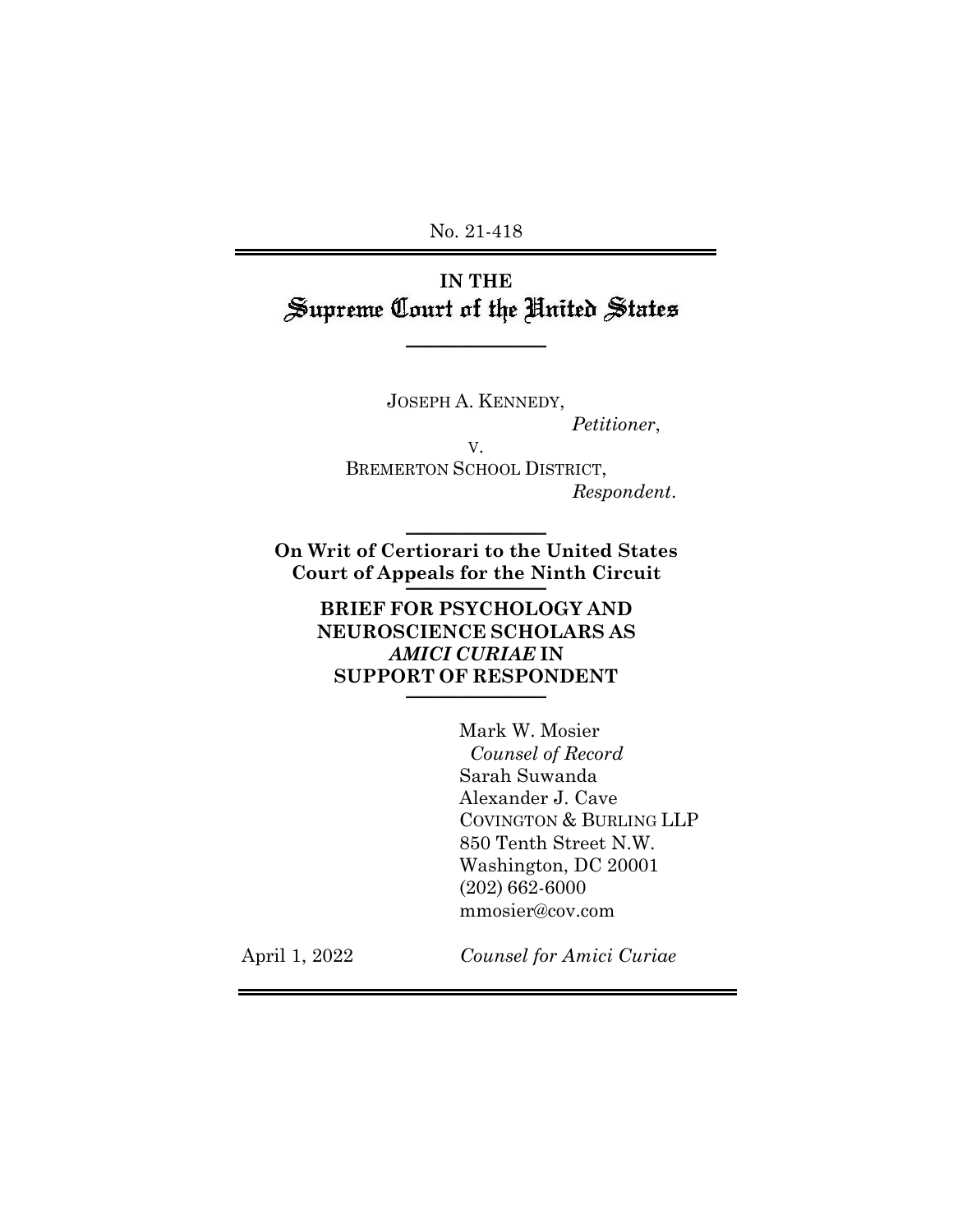## **TABLE OF CONTENTS**

|      |                                                                                                                       | INTEREST OF THE AMICI CURIAE  1                                                                                                                                        |  |  |
|------|-----------------------------------------------------------------------------------------------------------------------|------------------------------------------------------------------------------------------------------------------------------------------------------------------------|--|--|
|      |                                                                                                                       | INTRODUCTION AND SUMMARY OF                                                                                                                                            |  |  |
|      |                                                                                                                       |                                                                                                                                                                        |  |  |
| I.   | The Court Should Look to Scientific<br>Studies to Analyze the Coercive Effect<br>That Petitioner's Prayers Would Have |                                                                                                                                                                        |  |  |
| II.  | As This Court Has Correctly<br>Recognized, Coaches Powerfully Affect<br>the Behavior of Adolescent Athletes 13        |                                                                                                                                                                        |  |  |
| III. | The Influence that Teammates Have on<br>Each Other Compounds a Coach's<br>Influence on Adolescent Behavior 19         |                                                                                                                                                                        |  |  |
|      | А.                                                                                                                    | Driven By the Desire to Fit In,<br>Adolescents Are More Susceptible                                                                                                    |  |  |
|      | <b>B.</b>                                                                                                             | Adolescents' Heightened<br>Neurobiological Sensitivity to<br>Rewards in the Presence of Peers<br><b>Makes Them Particularly</b><br>Susceptible to Social Conformity 22 |  |  |
|      | C.                                                                                                                    | Adherence to Team-Sport<br>Identity Amplifies Already-<br><b>Existing Influences of Social</b><br>Conformity Among Teammates 26                                        |  |  |
|      |                                                                                                                       |                                                                                                                                                                        |  |  |

i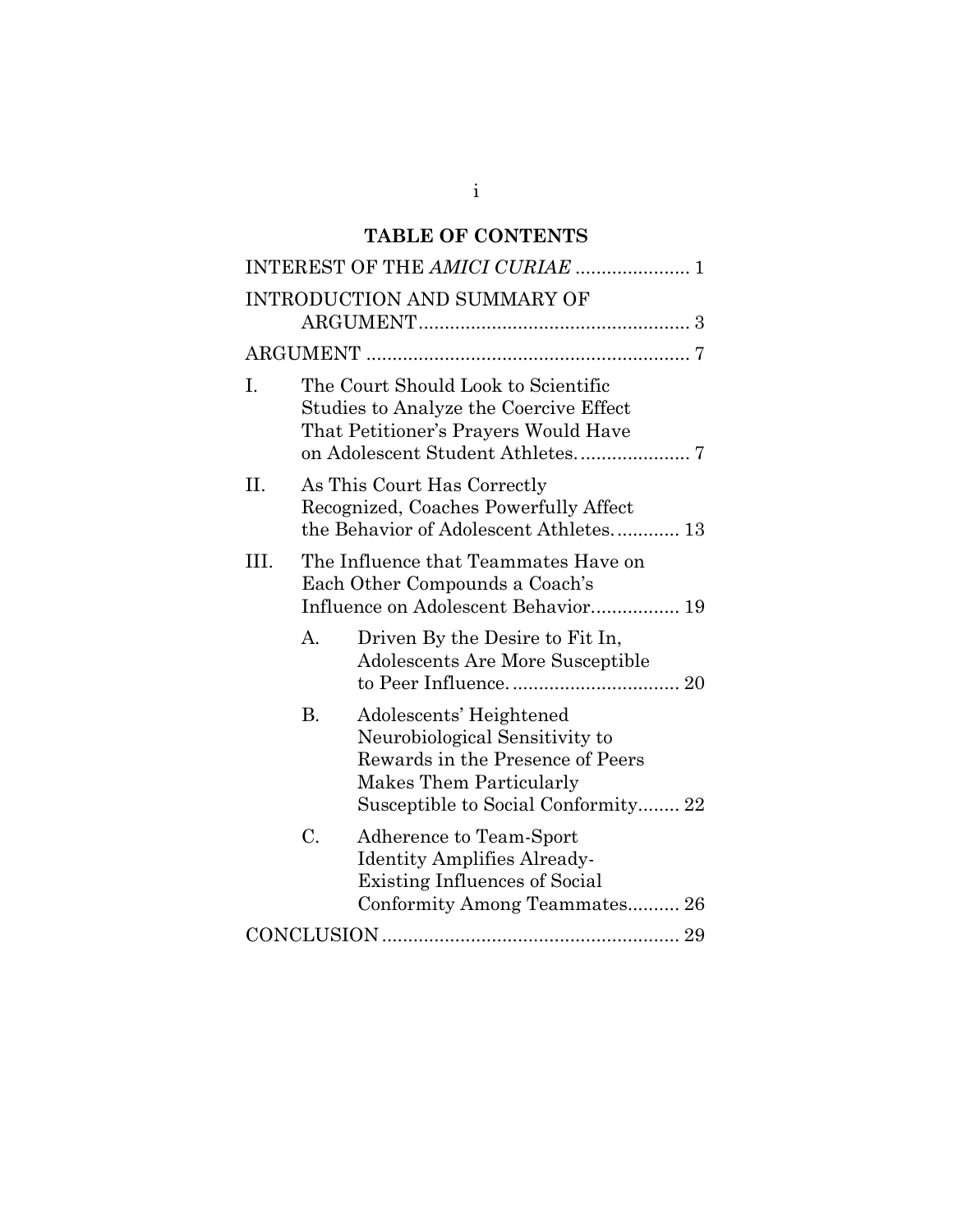## **TABLE OF AUTHORITIES**

## **Cases**

| Adams v. Deloria,<br>443 F. Supp. 3d 1093 (N.D. Cal. 2020) 14                                  |
|------------------------------------------------------------------------------------------------|
| Davenport by Davenport v. Randolph Cnty.<br>Bd. of Educ.,<br>730 F.2d 1395 (11th Cir. 1984) 14 |
| Edwards v. Aguillard,                                                                          |
| Graham v. Florida,                                                                             |
| J.D.B. v. North Carolina,                                                                      |
| Lee v. Weisman,                                                                                |
| Lowery v. Euverard,                                                                            |
| Mahanoy Area Sch. Dist. v. B. L.,                                                              |
| Miller v. Alabama,                                                                             |
| Roper v. Simmons,                                                                              |
| Santa Fe Indep. Sch. Dist. v. Doe,                                                             |
| Tenn. Secondary Sch. Athletic Ass'n v.<br>Brentwood Acad.,                                     |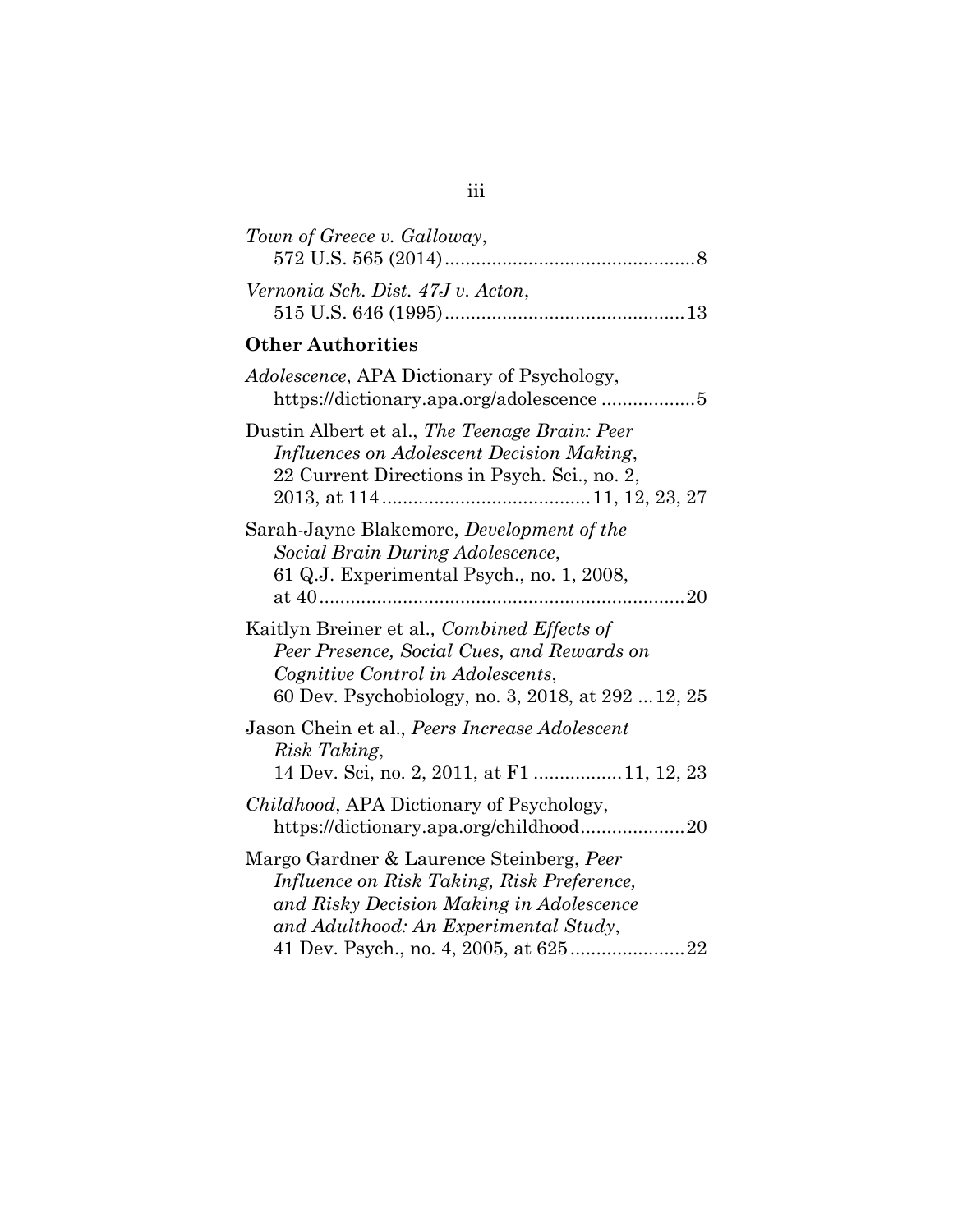| Scott A. Graupensperger, et al., Everyone Else<br>Is Doing It: The Association Between Social<br>Identity and Susceptibility to Peer Influence<br>in NCAA Athletes,<br>40 J. Sport & Exercise Psych., no. 3, 2018,                                          |
|-------------------------------------------------------------------------------------------------------------------------------------------------------------------------------------------------------------------------------------------------------------|
| Thomas Grisso et al., Juveniles' Competence to<br>Stand Trial: A Comparison of Adolescents'<br>and Adults' Capacities as Trial Defendants,<br>27 Law & Hum. Behav., no. 4, 2003, at 333 17                                                                  |
| Grace Icenogle et al., Adolescents' Cognitive<br>Capacity Reaches Adult Levels Prior to<br>Their Psychosocial Maturity: Evidence for a<br>"Maturity Gap" in a Multinational, Cross-<br>Sectional Sample,<br>43 Law & Hum. Behav., no. 1, 2019, at 69  8, 25 |
| Sheree Logue et al., <i>Adolescent Mice</i> , <i>Unlike</i><br>Adults, Consume More Alcohol in the<br>Presence of Peers Than Alone,                                                                                                                         |
| Ethan M. McCormick et al., <i>Functional</i><br>Connectivity in the Social Brain Across<br>Childhood and Adolescence,<br>13 Social Cognitive & Affective                                                                                                    |
| Lia O'Brien et al., Adolescents Prefer More<br>Immediate Rewards when in the Presence of<br>Their Peers,<br>21 J. Rsch. on Adolescence, no. 4, 2011, at                                                                                                     |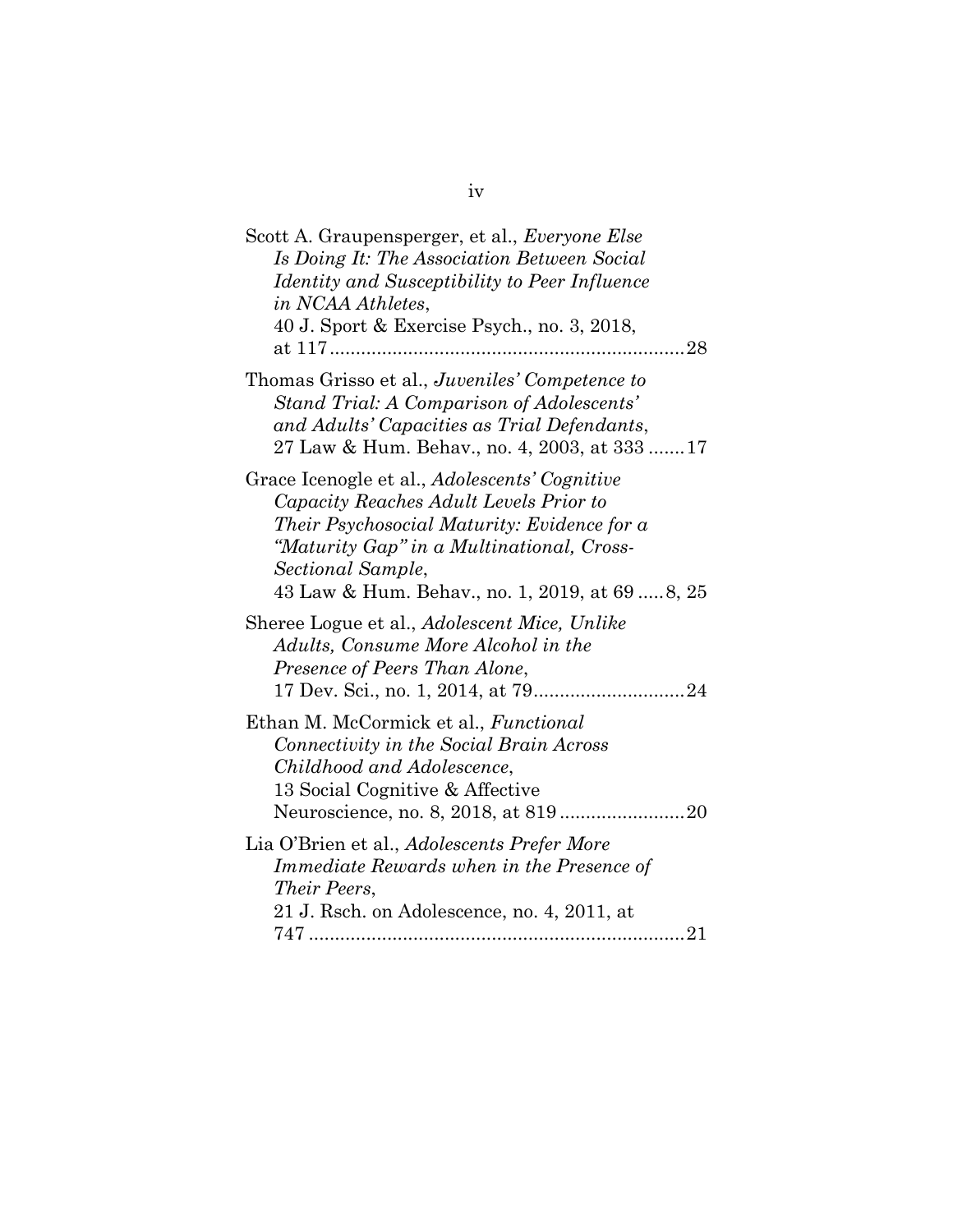| Ashley R. Smith et al., Age Differences in the<br>Impact of Peers on Adolescents' and Adults'<br>Neural Response to Reward,<br>11 Dev. Cognitive Neuroscience 75 (2015)23                               |
|---------------------------------------------------------------------------------------------------------------------------------------------------------------------------------------------------------|
| Ashley R. Smith et al., Peers Influence<br>Adolescent Reward Processing, But Not<br>Response Inhibition,<br>18 Cognitive, Affective & Behav.<br>Neuroscience, no. 2, 2018, at 28411, 22, 23             |
| Leah H. Somerville, The Teenage Brain:<br>Sensitivity to Social Evaluation,<br>22 Current Directions in Psych. Sci., no. 2,                                                                             |
| Leah H. Somerville et al., Behavioral &<br><b>Neural Representation of Emotional Facial</b><br><i>Expressions Across the Lifespan,</i><br>36 Dev. Neuropsychology, no. 4, 2011, at<br>$408$             |
| Laurence Steinberg, Adolescence                                                                                                                                                                         |
| Laurence Steinberg et al., <i>Around the World</i> ,<br>Adolescence Is a Time of Heightened<br><b>Sensation Seeking and Immature Self-</b><br>Regulation,<br>21 Dev. Sci., no. 2, 2017, at 1 12, 15, 24 |
| Eva H. Telzer et al., Neurobiological<br>Sensitivity to Social Rewards and<br>Punishments Moderates Link Between Peer<br>Norms and Adolescent Risk Taking,                                              |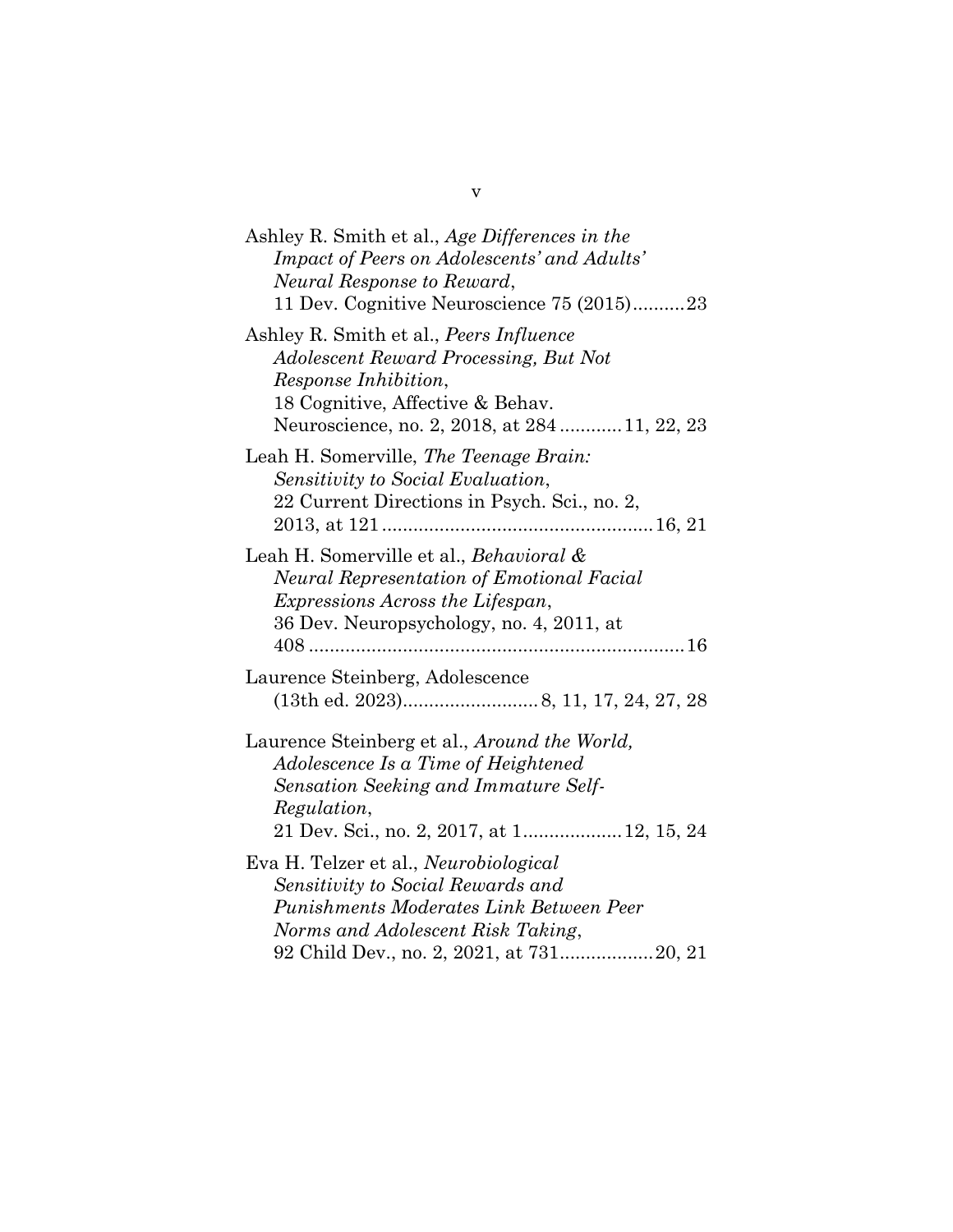#### **INTEREST OF THE** *AMICI CURIAE***<sup>1</sup>**

<span id="page-6-0"></span>*Amici* are professors of psychology and neuroscience.2 They conduct research related to adolescence, including brain and behavioral development during adolescence and adolescents' interpersonal experiences, particularly among peers.

**B. Bradford Brown** is a Professor of Human Development in the Department of Educational Psychology at the University of Wisconsin-Madison. Dr. Brown is one of the nation's leading authorities on adolescent peer relations. He is a former Editor of the Journal Research on Adolescence and currently leads the Peer Relations Study Group, a lab at the University of Madison-Wisconsin that researches various aspects of peer relationships from early adolescence through young adulthood. Dr. Brown has authored and edited numerous scholarly publications regarding various aspects of adolescent development, including the organization of peer groups and processes of peer influence.

**Brett Laursen** is a Professor of Psychology at Florida Atlantic University. Dr. Laursen, an expert on adolescent peer relationships, is the Editor-in-Chief of the *International Journal of Behavioral De-*

l

<sup>1</sup> Pursuant to Rule 37.6, *amici* affirm that no counsel for a party authored this brief in whole or in part and that no person other than *amici* or their counsel made any monetary contributions intended to fund the preparation or submission of this brief. The parties filed blanket consents to the filing of *amicus* briefs.

<sup>2</sup> *Amici* submit this brief solely on their own behalf and not as representatives of their universities. *Amici* are listed with institutional affiliations for purposes of identification only.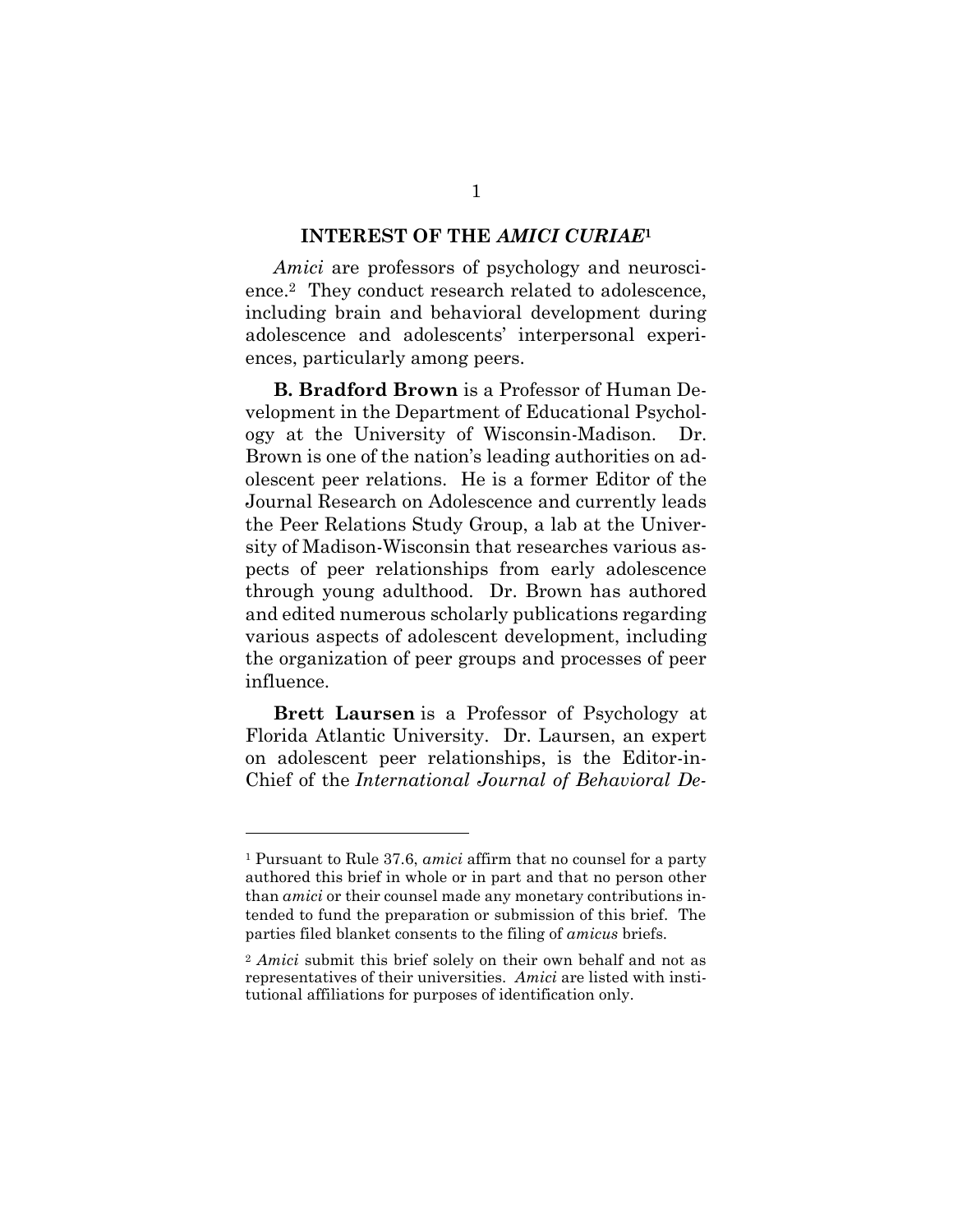*velopment* and of the *Cambridge Elements in Research Methods for Developmental Science*. He also serves as Docent Professor of Educational Psychology at the University of Helsinki, Finland, and is a Fellow of the American Psychological Association, the Association for Psychological Science, and the International Society for the Study of Behavioural Development. Dr. Laursen has authored over 150 scholarly articles and edited several books on close relationships during adolescence and childhood, with a special emphasis on influence and conformity in friendships and peer groups.

**Mitch Prinstein** is the John Van Seters Distinguished Professor of Psychology and Neuroscience at the University of North Carolina at Chapel Hill. Dr. Prinstein is a renowned expert on children's and adolescents' peer relationships. He has led the Peer Relations Lab at the University of North Carolina at Chapel Hill, which studies peer relationships and adjustment from early childhood through adolescence. Dr. Prinstein has authored more than 200 publications on adolescent development, including popularity and peer relations.

**Laurence Steinberg** is the Distinguished University Professor and the Laura H. Carnell Professor of Psychology and Neuroscience at Temple University. Dr. Steinberg is one of the world's leading experts on adolescence. He is a former President of the Division of Developmental Psychology of the American Psychological Association and of the Society for Research on Adolescence. Dr. Steinberg has authored hundreds of publications on adolescence, including adolescent brain development, risk-taking, and decision-making.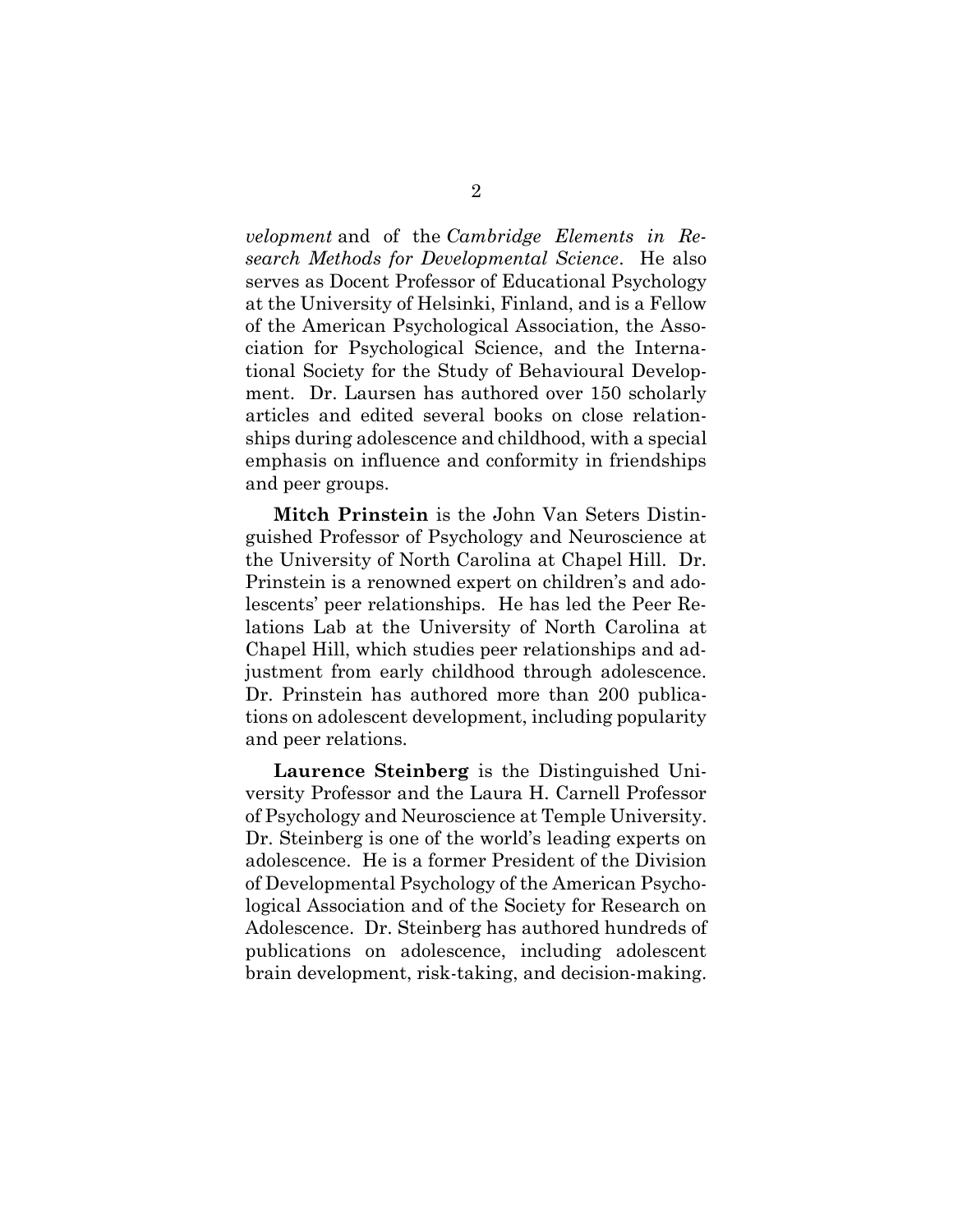*Amici* submit this brief to aid the Court in understanding the pressure that teenage football players would feel to participate in Petitioner's postgame prayers. This Court has looked to psychological and neuroscientific research in prior cases where the legal issues turned on adolescents' mental states. *See, e.g.*, *Miller v. Alabama*, 567 U.S. 460, 471–72 (2012); *Graham v. Florida*, 560 U.S. 48, 68 (2010); *Roper v. Simmons*, 543 U.S. 551, 569 (2005); *Santa Fe Indep. Sch. Dist. v. Doe*, 530 U.S. 290, 311–12 (2000); *Lee v. Weisman*, 505 U.S. 577, 593–94 (1992). It should do the same here.

#### **INTRODUCTION AND SUMMARY OF ARGUMENT**

<span id="page-8-0"></span>This Court has held that a pregame prayer at a high school football game violated the Establishment Clause because it had "the improper effect of coercing those present to participate in an act of religious worship." *Santa Fe Indep. Sch. Dist. v. Doe*, 530 U.S. 290, 312 (2000). Applying this precedent, the lower courts concluded that Petitioner's postgame prayers at high school football games also violated the Establishment Clause because they, too, coerced students to participate in acts of religious worship. Pet. App. 17–23, 153–60.

Petitioner contends that there can be no coercion here, because he does not think he pressured any student athlete to participate in his prayers. Pet. Br. 5 (citing Petitioner's own declaration). But whether Petitioner's actions were coercive does not depend on Petitioner's characterization of his actions, even if that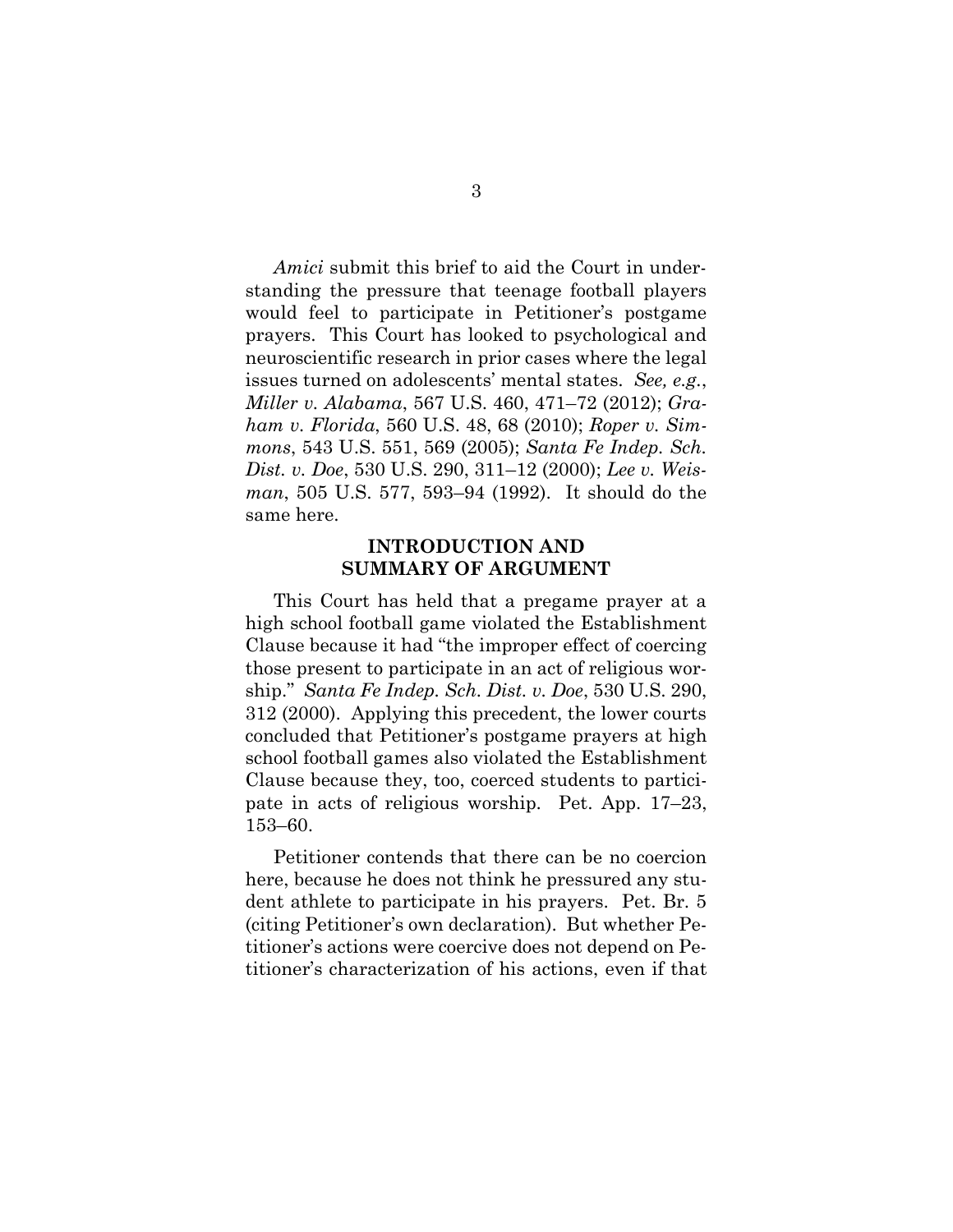characterization were accurate. *But see* JA 295 (Petitioner sought to "continue" his "practice of praying *with students*" (emphasis added)). Nor does the coercive effect of his postgame prayers turn on whether those prayers were well intentioned, Pet. Br. 7; *but see*  Pet. App. 16 (finding that Petitioner intended to send a message about "appropriate behavior"), or whether Respondent disclaimed responsibility for them, Pet. Br. 9, 33. What matters is whether the student athletes felt coerced to participate in the prayers.

They did. "At least one student felt compelled to join Coach Kennedy's post-game prayers, contrary to the player's own beliefs, because he feared he would get less playing time if he did not participate." Pet. App. 71. Some parents likewise indicated that "their children had participated in the prayers to avoid being separated from the rest of the team or to ensure playing time." Pet. App. 136; *see also* JA 186, JA 356. Several students, and their parents, thanked Respondent for its actions to address the "awkward situations where they did not feel comfortable declining to join with the other players in Mr. Kennedy's prayers." JA 359. And when Petitioner did *not* visibly pray, none of his players did, either. JA 181.

The Court has observed that officially sponsored prayer in public schools poses "heightened concerns with protecting freedom of conscience from subtle coercive pressure." *Lee v. Weisman*, 505 U.S. 577, 592 (1992). The coercive pressure to participate in Petitioner's prayers was anything but subtle. Petitioner prayed on the 50-yard line, immediately following the team's games, before the players left the field, while spectators remained in the stands. Pet. App. 15, 72.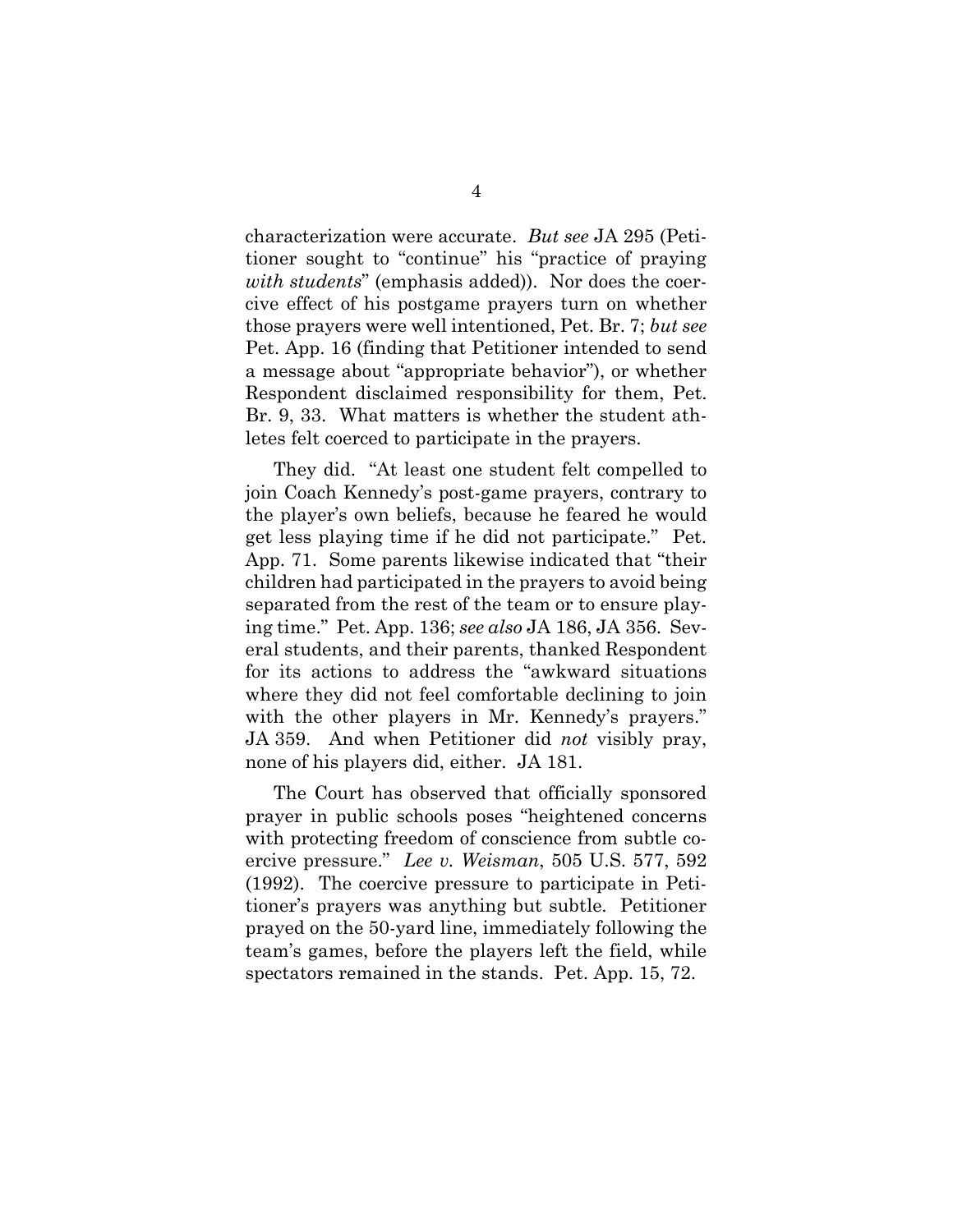Petitioner's actions created pressure to participate to which adolescent student athletes would likely succumb, even if doing so were contrary to their own beliefs and even if the pressure was never explicit. <sup>3</sup> The adolescent student athletes would be influenced to follow Petitioner's lead because he controlled benefits they valued (such as playing time) and because of his status as a role model and authority figure. Compounding that direct pressure, the sight of some teammates, along with classmates and community members, joining Petitioner in prayer influenced more reluctant student athletes to do the same. This pressure to conform—whether explicit or implicit—was undoubtedly amplified by an innate desire to abide by the norms of the team itself, for adolescents are especially vulnerable to peer influence when faced with the possibility of social approval or disapproval.

The fact that most of the team joined Petitioner's prayers meant that everyone else would likely feel compelled to do so as well. To refuse would be to risk social reprobation from Petitioner, teammates, and classmates. That student athletes felt both direct and indirect pressure—all traceable to Petitioner—to participate in a religious ritual led by a public high school employee underscores what is already well-known by this Court and well-studied in psychology and neurobiology: Adolescents are behaviorally and neurobiologically predisposed to follow the lead of authority

l

<sup>3</sup> Adolescence begins with puberty, at around 10–12 years of age, and ends with physiological maturity, at around 19 years of age. *Adolescence*, APA Dictionary of Psychology, https://dictionary.apa.org/adolescence.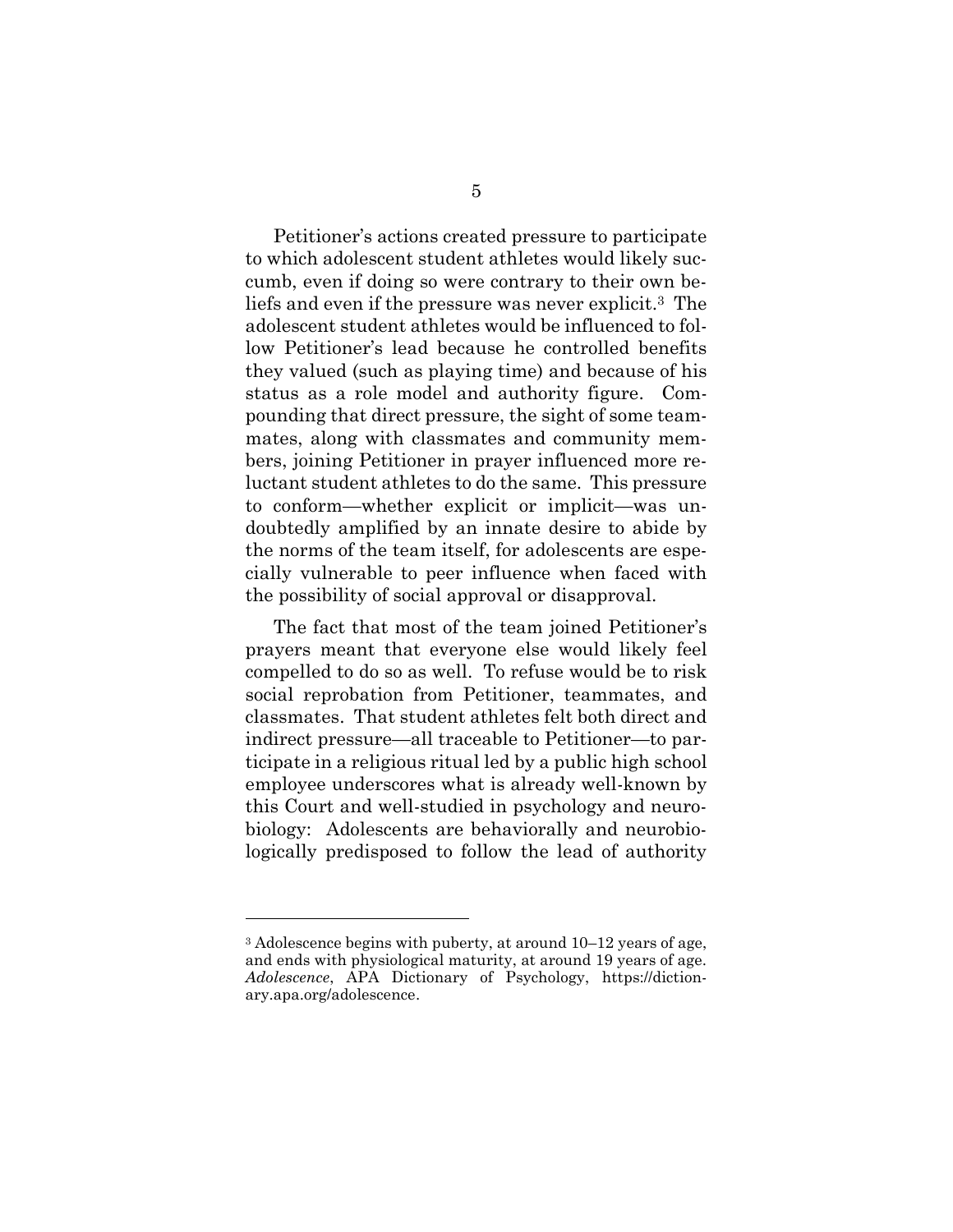figures, like coaches, and similarly susceptible to pressure—even unconscious, non-explicit pressure—to conform to their peers' actions.

I. The Court must consider the coercive nature of Petitioner's prayers from the perspective of an adolescent. Petitioner's prayers most directly impacted adolescent student athletes. And as the Court has long recognized—including in cases involving prayer at public schools—psychological and neuroscientific research confirms that adolescents are especially susceptible to outside influences. Recent scientific research, including neuroimaging work, confirms that this vulnerability is the result of two distinct, yet interconnected trajectories of adolescent brain development. While adolescents develop a heightened sensitivity to rewards around the time of puberty, including socioemotional rewards, their ability to control their impulses and regulate their behavior develops much more gradually. As a result of these dual systems, rewards have far greater impact on adolescent behavior than adult behavior.

II. This Court, other courts, and even Petitioner himself have noted the influence that coaches have over adolescent student athletes. Coaches are role models with immense power to dispense rewards of great value to student athletes, such as roster spots, playing time, and college recommendations. That power, coupled with adolescents' heightened reward sensitivity and still maturing self-control, gives coaches potent influence over athletes' behavior even when coaches do not apply explicit pressure. Moreover, because adolescents are especially inclined toward authority figures and role models, a coach's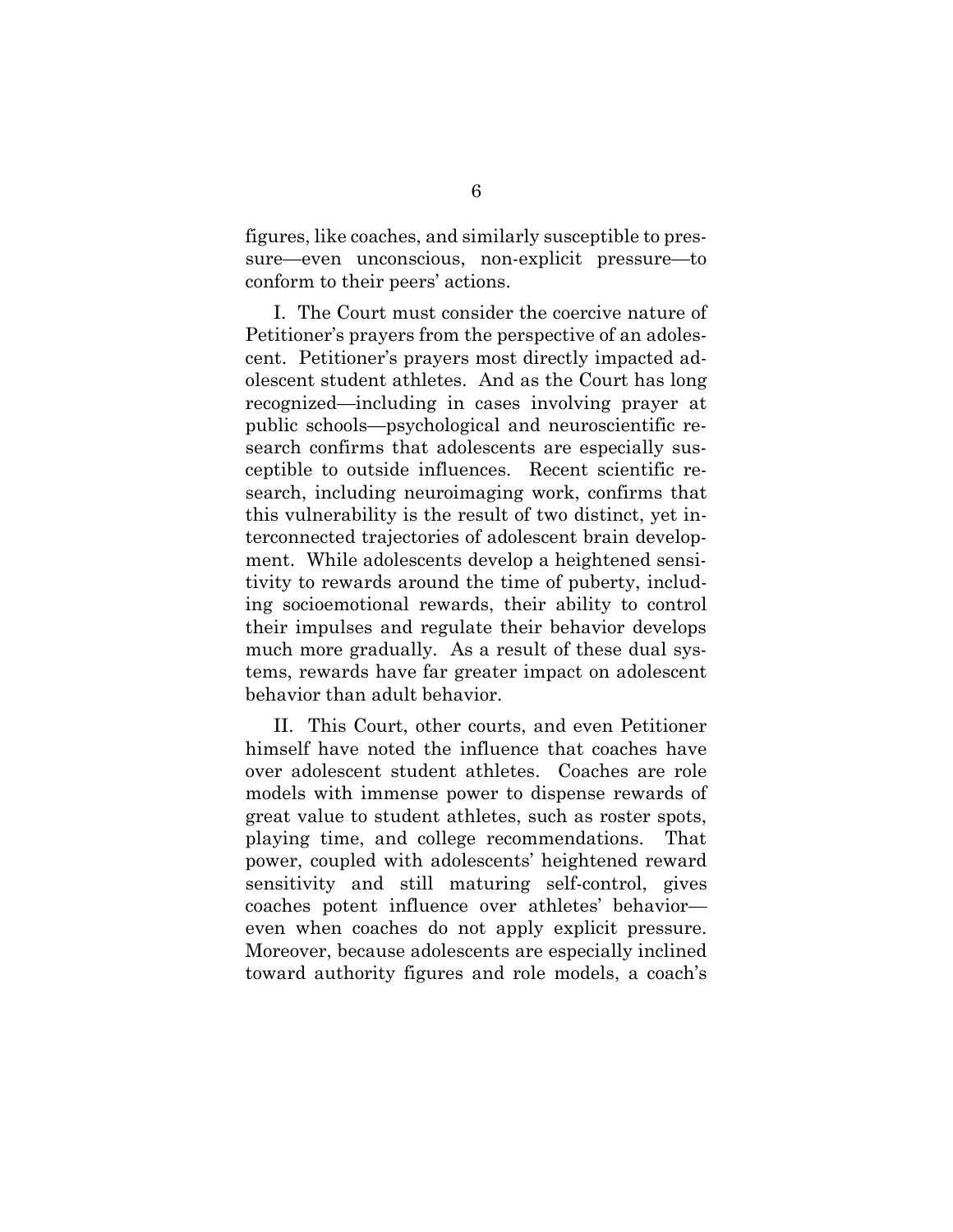status as an authority figure and respected mentor adds to his influence.

III. In addition to the influence Petitioner exerted as a coach and role model, the Court must also account for the compounding influence that peers, and teammates in particular, have on one another. Adolescents are driven, more so than any other age group, by their desire for social approval among their peers, their heightened sensitivity to rewards in the presence of peers, and their fidelity to the team identity. Those salient influences were clearly at play here, where Petitioner's prayers were attended not only by spectators and media but by a majority of the team. Here, too, the compounding effect of peer influence can be traced back to Petitioner. As a coach and role model for the team, the natural result of the direct coercive effect of Petitioner's prayers was that some players would join—thereby increasing the pressure on their more reluctant teammates to do the same.

#### **ARGUMENT**

## <span id="page-12-1"></span><span id="page-12-0"></span>**I. The Court Should Look to Scientific Studies to Analyze the Coercive Effect That Petitioner's Prayers Would Have on Adolescent Student Athletes.**

As this Court has previously recognized, the coercive effect of officially sponsored prayer at public schools must be assessed from the perspective of children and adolescents. *See Lee v. Weisman*, 505 U.S. 577, 592–94 (1992). Recent neurobiological research confirms the importance of treating adolescents differently from adults.

The possibility of coercion is "most pronounced" in schools precisely because children and adolescents are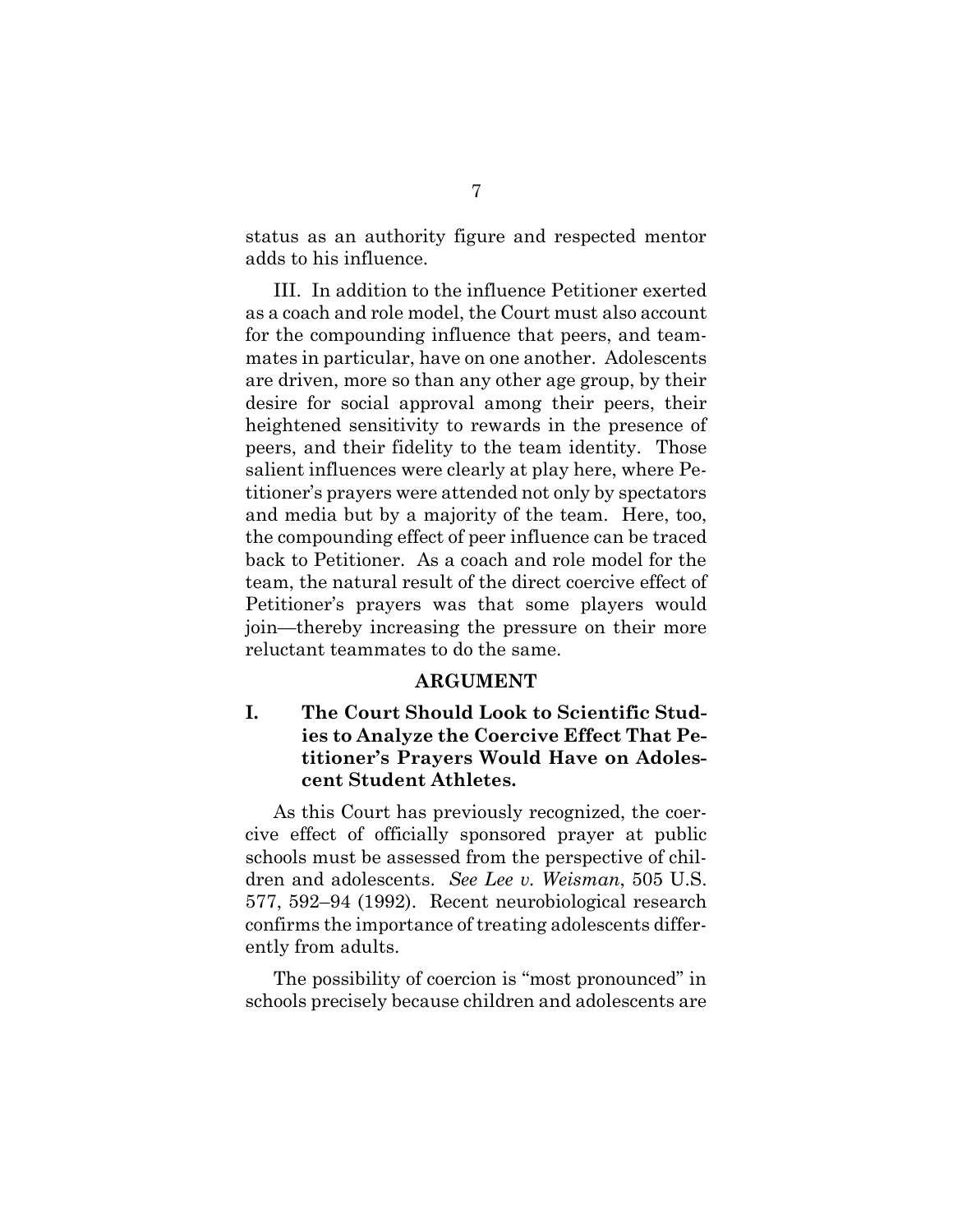especially susceptible to influence. *Id.* at 577, 592–94; *see also Town of Greece v. Galloway*, 572 U.S. 565, 590 (2014) (plurality op.) ("mature adults" are "'not readily susceptible to religious indoctrination or peer pressure'" (quoting *Marsh v. Chambers*, 463 U.S. 783, 792 (1983))). Concerns specific to adolescents are especially salient here, where Petitioner prayed on the 50 yard line immediately after high school football games, before adolescent players from both teams had left the field and while spectators—including dozens of students—remained in the stands. Pet. App. 15, 72. Indeed, players and student spectators alike were even invited to join in the prayers. Pet. App. 4.

Time and time again, this Court has observed and science has confirmed—that "children cannot be viewed simply as miniature adults." *J.D.B. v. North Carolina*, 564 U.S. 261, 273 (2011). Indeed, "because different abilities mature along different timetables, adolescents of a given age could be adult-like in some respects but not others." Grace Icenogle et al., *Adolescents' Cognitive Capacity Reaches Adult Levels Prior to Their Psychosocial Maturity: Evidence for a "Maturity Gap" in a Multinational, Cross-Sectional Sample*, 43 Law & Hum. Behav., no. 1, 2019, at 69, 71 (hereinafter "*Adolescents' Cognitive Capacity*"). For instance, "[t]he maturation of basic cognitive abilities is complete around age 16." Laurence Steinberg, Adolescence 245 (13th ed. 2023) (hereinafter "Adolescence"); *see also Adolescents' Cognitive Capacity*, *supra*, at 69, 77. By that age, adolescents are often capable, among other things, of independently forming their own religious beliefs. Adolescence, *supra*, at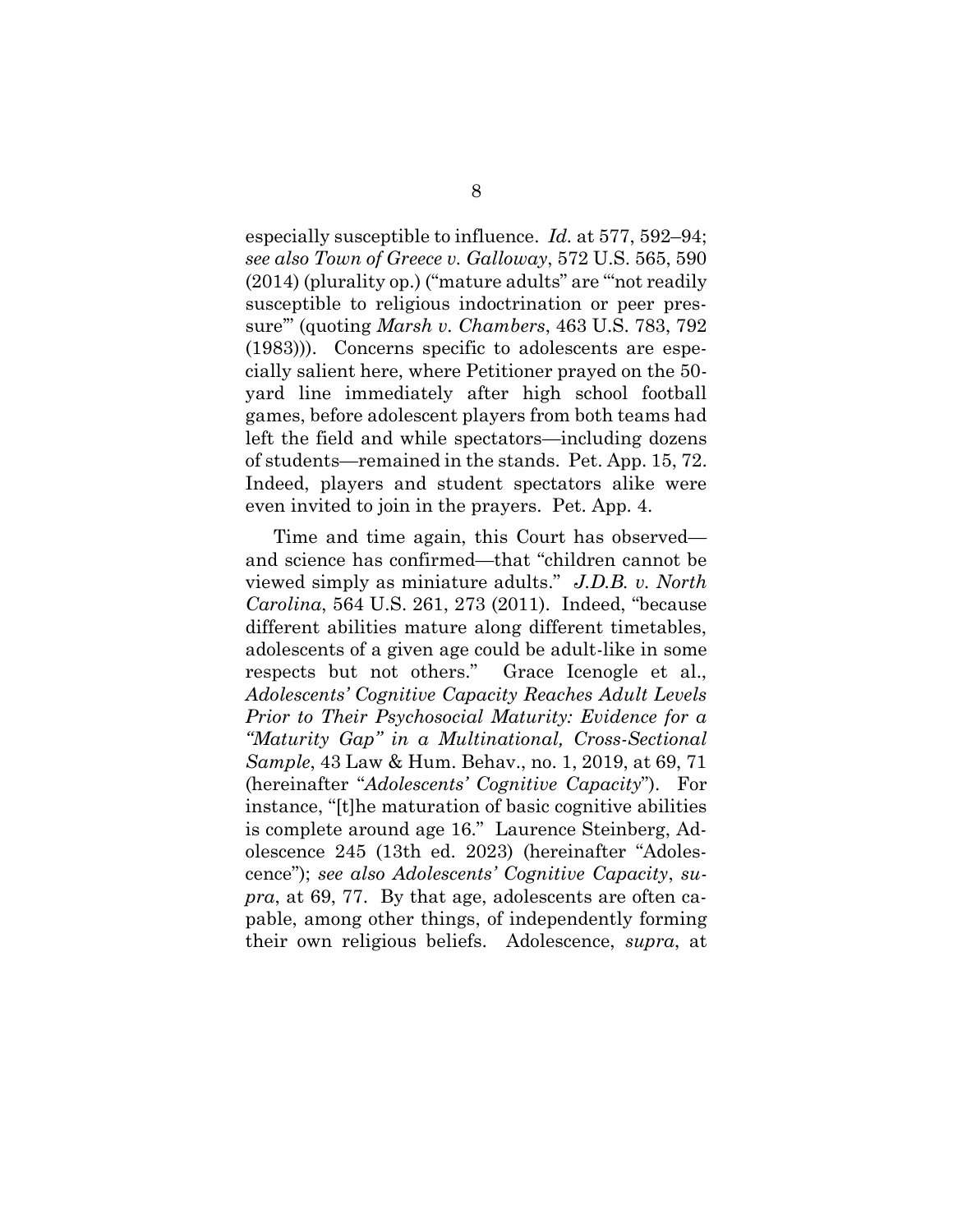258–59. Yet adolescents are neurobiologically susceptible to certain outside influences that may pressure them to act inconsistently with those beliefs.

By the time adolescents reach puberty, their brains are nearly adult-like in their capacity to process rewards and incentives. But their brains' ability to modulate behavioral responses to those rewards and incentives develops much more gradually, and may not fully mature until adulthood. As a result of these distinct developmental trajectories—sometimes called "dual systems"—adolescents are much more vulnerable than adults to outside influences capable of manipulating the reward structures they face.

This Court has long looked to psychology and neuroscience to understand these differences—and concluded that they matter in the very context in which this case arises, among others. In *Lee*, the Court did not consider whether "plac[ing] objectors in the dilemma of participating" in a prayer at a high school graduation ceremony "is acceptable if the affected citizens are mature adults," because they were not. 505 U.S. at 593. Instead, the Court held that "the State may not, consistent with the Establishment Clause, place primary and secondary school children in this position," because "[r]esearch in psychology supports the common assumption that adolescents are often susceptible to pressure" to conform, "and that the influence is strongest in matters of social convention." *Id.* at 593–94 (citing multiple studies coauthored by one of *amici*). The Court reapplied these same lessons in *Santa Fe Independent School District v. Doe*, in holding that a pregame prayer at a high school football game violated the Establishment Clause. 530 U.S. 290, 311–12 (2000).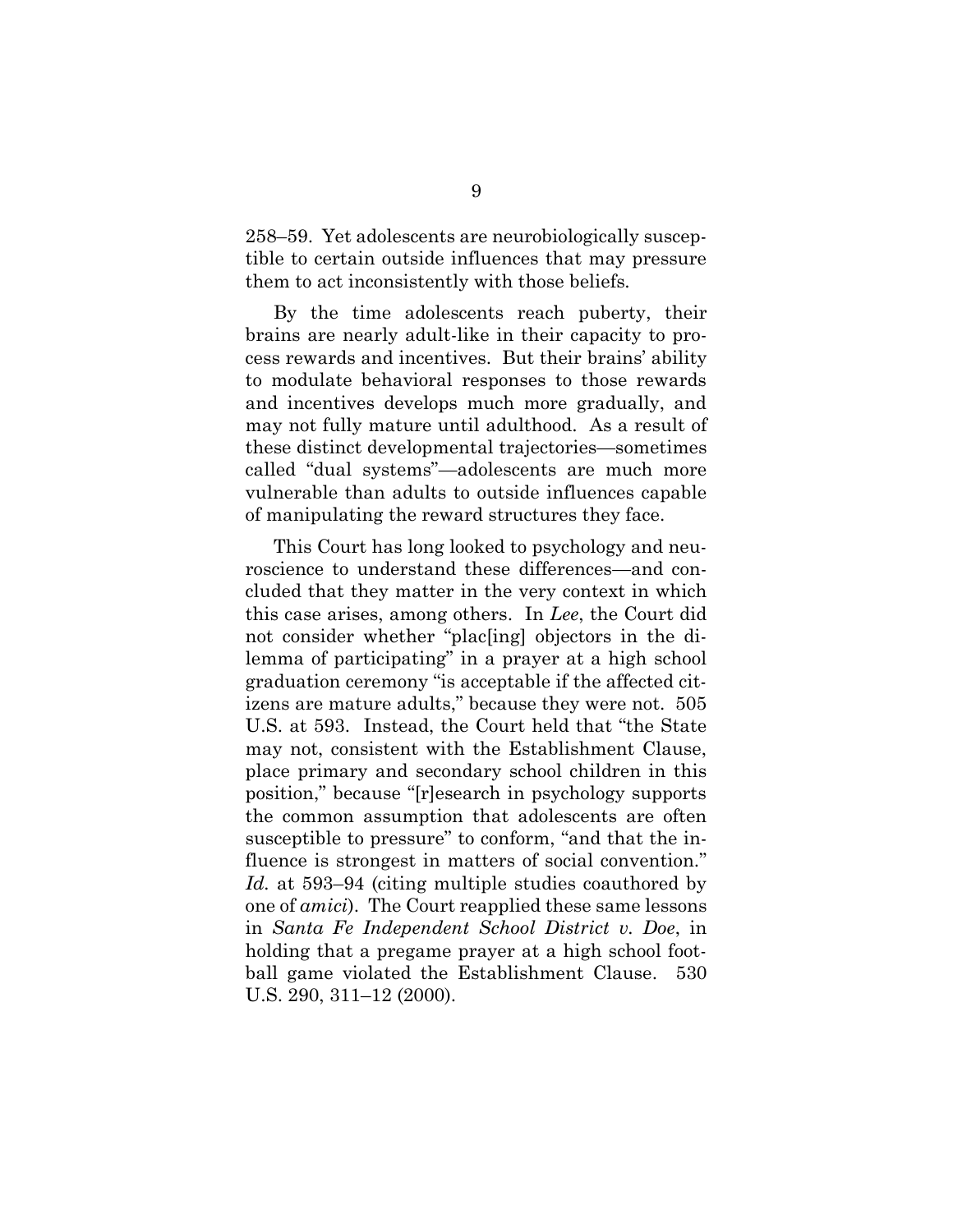The Court has relied on scientific research on psychological and neurobiological differences between adolescents and adults in other contexts, too. For instance, in *Roper v. Simmons*, which held the death penalty unconstitutional as applied to individuals under 18 years of age, the Court cited "scientific and sociological studies"—including one co-authored by one of *amici*—showing that "juveniles are more vulnerable or susceptible to negative influences and outside pressures, including peer pressure." 543 U.S. 551, 569 (2005). Similarly, in *Miller v. Alabama*, the Court's conclusion that "children are constitutionally different from adults for purposes of sentencing" rested "not only on common sense," but also on "'developments in psychology and brain science [that] continue to show fundamental differences between juvenile and adult minds'—for example, in 'parts of the brain involved in behavior control.'" 567 U.S. 460, 471–72 (2012) (quoting *Graham v. Florida*, 560 U.S. 48, 68 (2010)). As the Court had previously explained in *Graham*—relying on *amicus* briefs by psychiatrists and psychologists that explored the same trajectories of neurobiological development relevant here—those regions of the brain "continue to mature through late adolescence." 560 U.S. at 68 (citing Brief for the American Medical Association et al. at 16–24 and Brief for the American Psychological Association et al. at 22–27, *Graham v. Florida*, 560 U.S. 48 (2010) (Nos. 08-7412, 08-7621)).

Research conducted since this Court's decisions in *Lee*, *Santa Fe*, *Roper*, *Graham*, and *Miller* has only reinforced the importance of the dual systems development of the adolescent brain. The first system matures relatively early in adolescence, as "[m]ajor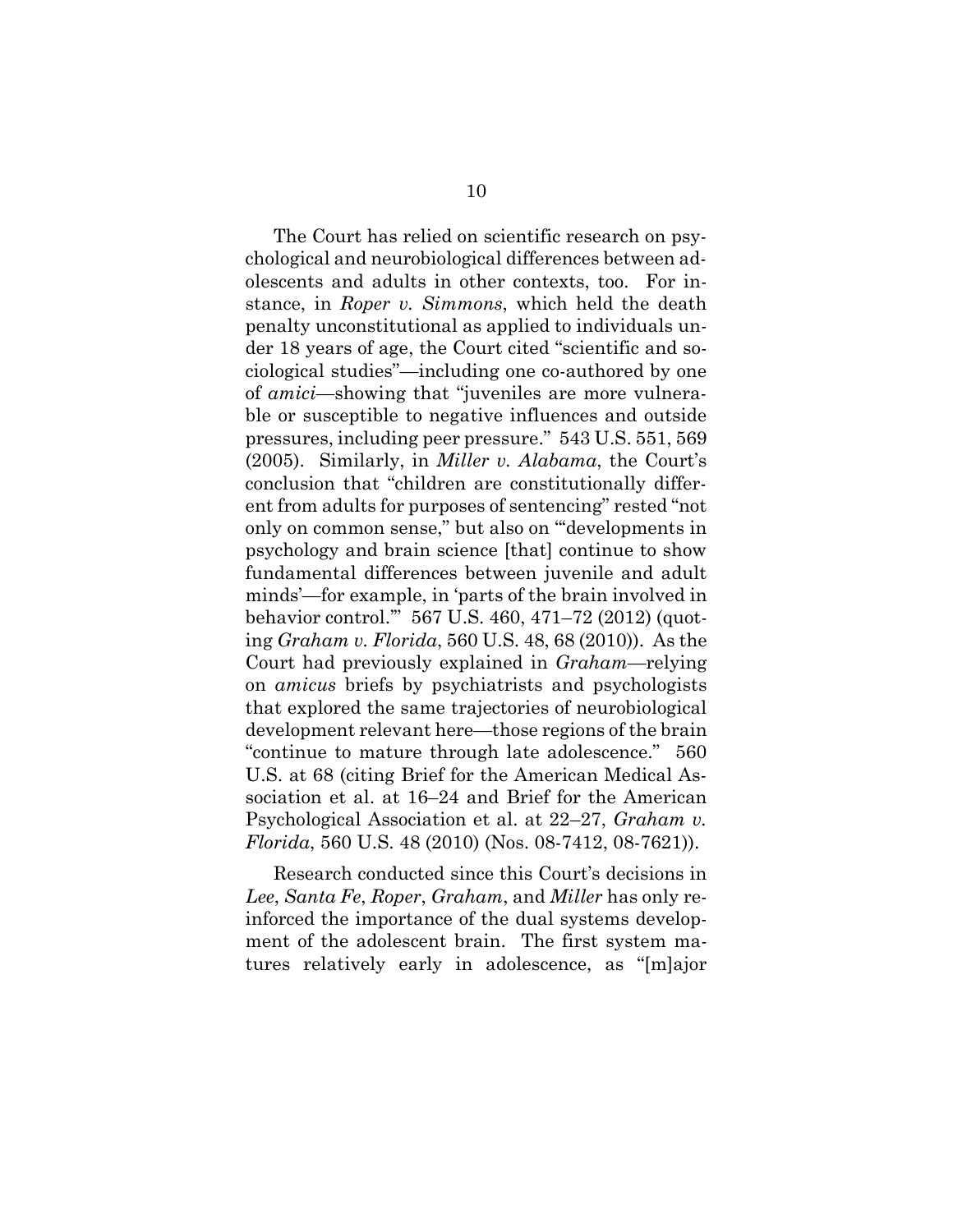changes within the brain's reward-processing circuitry occur around the time of puberty." Ashley R. Smith et al., *Peers Influence Adolescent Reward Processing, But Not Response Inhibition*, 18 Cognitive, Affective & Behav. Neuroscience, no. 2, 2018, at 284, 285 (hereinafter "*Peers Influence Adolescent Reward Processing*"). In early adolescence, this circuitry—which includes the ventral striatum and orbitofrontal cortex, among other regions of the brain—undergoes "dramatic remodeling . . . with respect to the distribution and density of dopamine receptors." Jason Chein et al., *Peers Increase Adolescent Risk Taking*, 14 Dev. Sci, no. 2, 2011, at F1, F2 (hereinafter "*Peers Increase Adolescent Risk Taking*").

Neuroimaging studies—brain scans, in common parlance—"show especially heightened activation" of these reward-processing regions "during adolescence in response to reward-relevant cues and reward anticipation." *Id.* at F2 (citations omitted). These regions are activated "more intensively during early and middle adolescence than in childhood or adulthood." Adolescence, *supra*, at 244–45. Moreover, adolescents are generally unaware of their brains' heightened reactivity to rewards and anticipated rewards, *id.* at 245, including "socioemotional reward[s]," Dustin Albert et al., *The Teenage Brain: Peer Influences on Adolescent Decision Making*, 22 Current Directions in Psych. Sci., no. 2, 2013, at 114, 114 (hereinafter "*The Teenage Brain*").

The brain's ability to regulate behavior, such as by controlling impulses, increases during adolescence, too. But this system's development is gradual and protracted. Unlike reward sensitivity—which spikes dramatically around puberty and stays elevated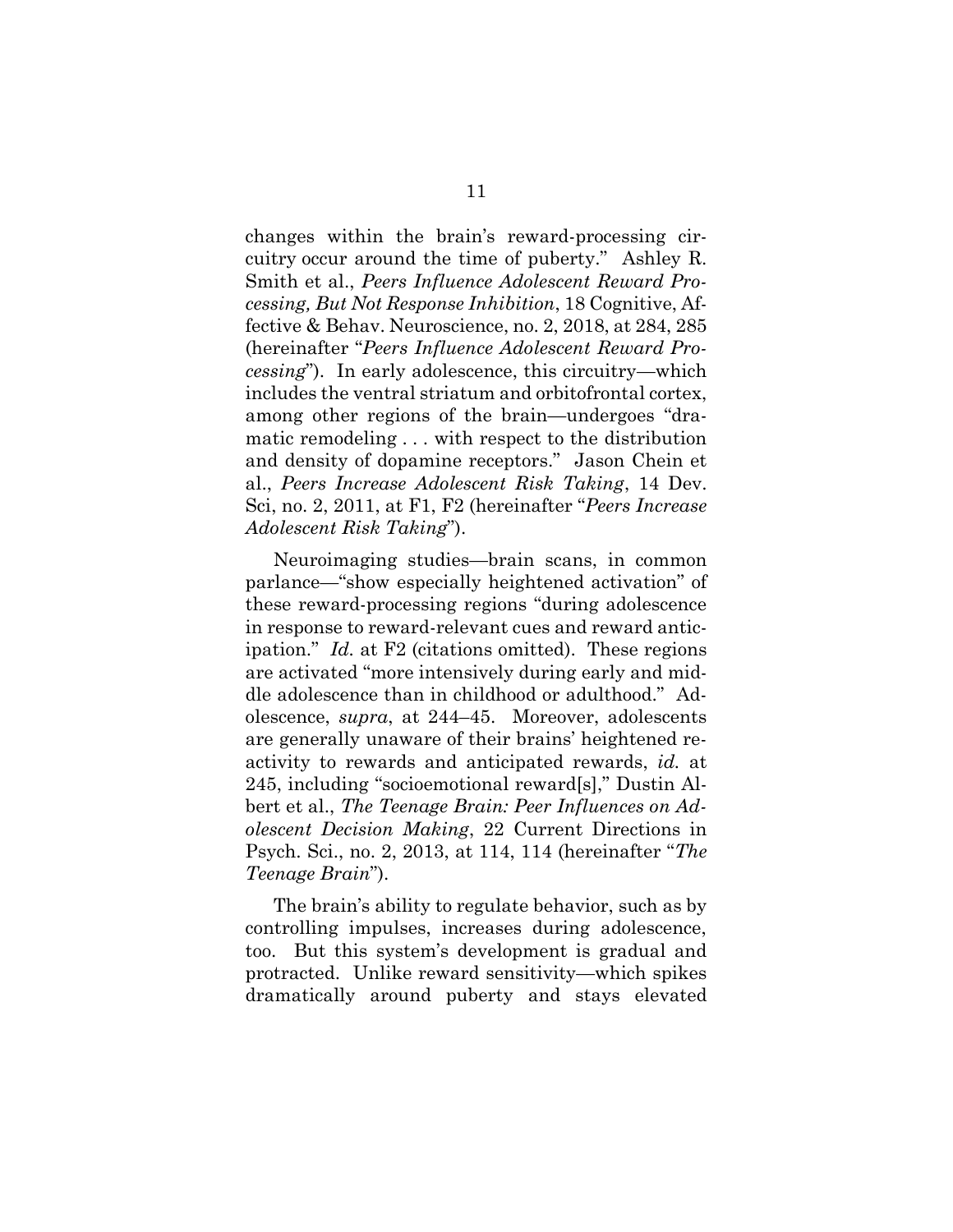throughout adolescence—"cognitive capacities supporting efficient self-regulation mature in a gradual, linear pattern over the course of adolescence." *Id.* at 116. This shift may begin as early as preadolescence, but it continues "at least" through the mid-twenties. *Peers Increase Adolescent Risk Taking*, *supra*, at F2. A "growing neuroimaging literature" confirms this developmental trajectory. Laurence Steinberg et al., *Around the World, Adolescence Is a Time of Heightened Sensation Seeking and Immature Self-Regulation*, 21 Dev. Sci., no. 2, 2017, at 1, 2 (hereinafter "*Around the World*").

As a result of these diverging developmental trajectories, the adolescent brain features both an "easily aroused reward system" and "still maturing self-regulatory regions, which limit the young person's ability to resist" the very rewards to which the person is especially sensitive. *Id.* As one representative study puts it, this "developmental asynchrony" is "akin to starting a car's engines before a well-functioning braking system is in place." *Id.* And a body of scientific research on "psychological and behavioral development during adolescence" shows that these developmental patterns manifest themselves in adolescents' real-world behaviors. *Id.* In particular, a "rich literature" describes "how social influences and rewards differentially impact adolescent behavior relative to that of adults" as a result of these neurobiological differences. Kaitlyn Breiner et al.*, Combined Effects of Peer Presence, Social Cues, and Rewards on Cognitive Control in Adolescents*, 60 Dev. Psychobiology, no. 3, 2018, at 292, 293 (hereinafter "*Combined Effects*"). Those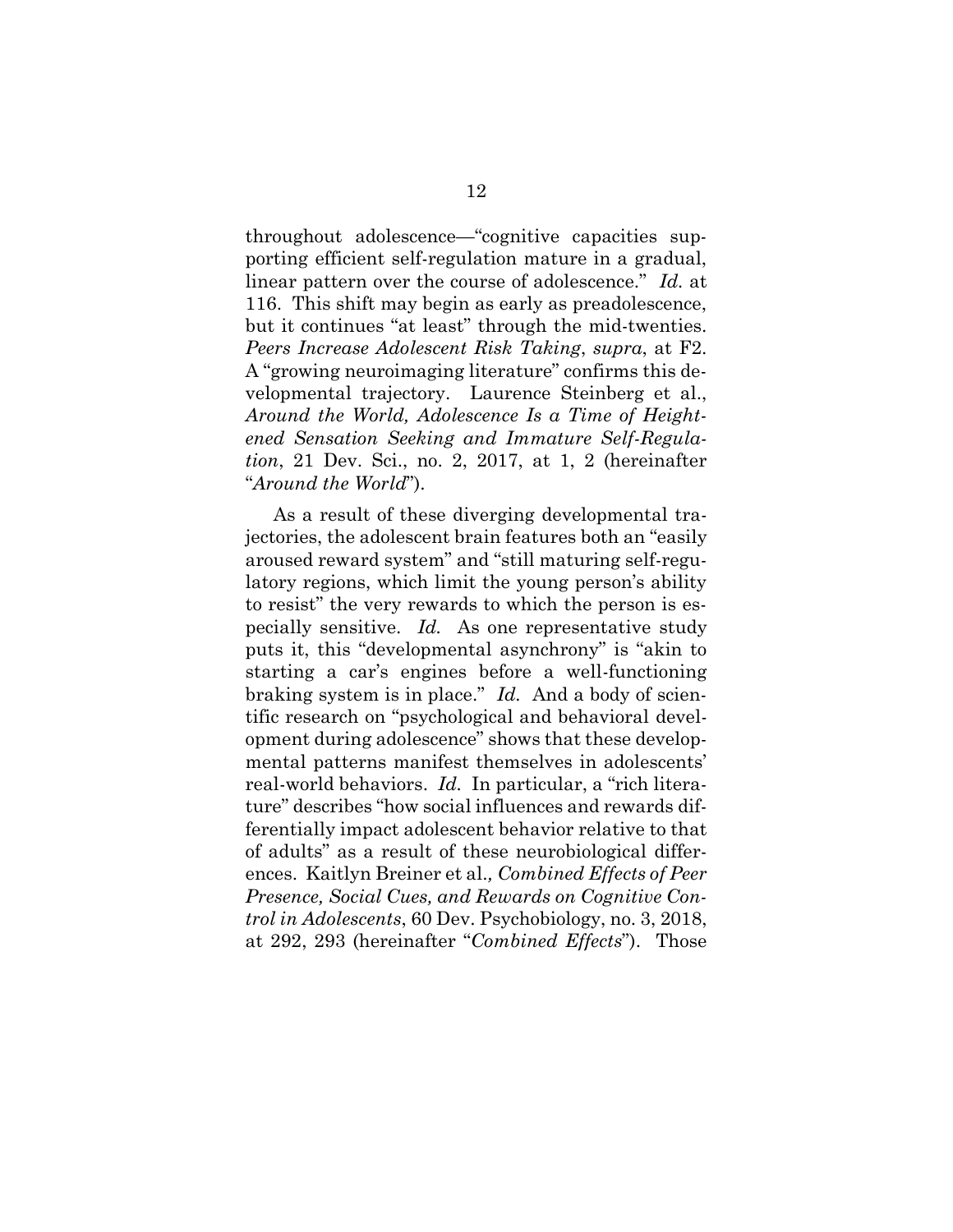differences—and their implications for adolescent behavior—are critical to understanding the coercive effect of Petitioner's behavior in this case.

#### <span id="page-18-0"></span>**II. As This Court Has Correctly Recognized, Coaches Powerfully Affect the Behavior of Adolescent Athletes.**

This Court has already recognized the power and influence that coaches enjoy over adolescent student athletes. A high school coach, after all, is responsible for "selecting members of the team, . . . assigning roles, and . . . allocating playing time"—and "may wish to take group cohesion and harmony into account" in making such decisions. *Mahanoy Area Sch. Dist. v. B. L.*, 141 S. Ct. 2038, 2058 (2021) (Alito, J., concurring). And student athletes' behavior is under "constant supervision" by their coaches. *See Vernonia Sch. Dist. 47J v. Acton*, 515 U.S. 646, 678 (1995) (O'Connor, J., dissenting).

That power and access gives coaches "potent" influence over adolescent student athletes' behavior. *Tenn. Secondary Sch. Athletic Ass'n v. Brentwood Acad.*, 551 U.S. 291, 299 (2007). Nearly all adolescent student athletes wish to maximize their playing time during their high school years, and many aspire to "continue on to college or (dream of dreams) professional sports." *Id.* at 298–99. A coach's decisions about roster composition, playing time, and more—all made after closely observing each student athlete's behavior on the field, at practice, and in the locker room—may "play[] . . . on" these "youthful hopes" and the "fears" that accompany them, and "could well exert . . . undue pressure" on adolescents' behavior. *Id.* at 299.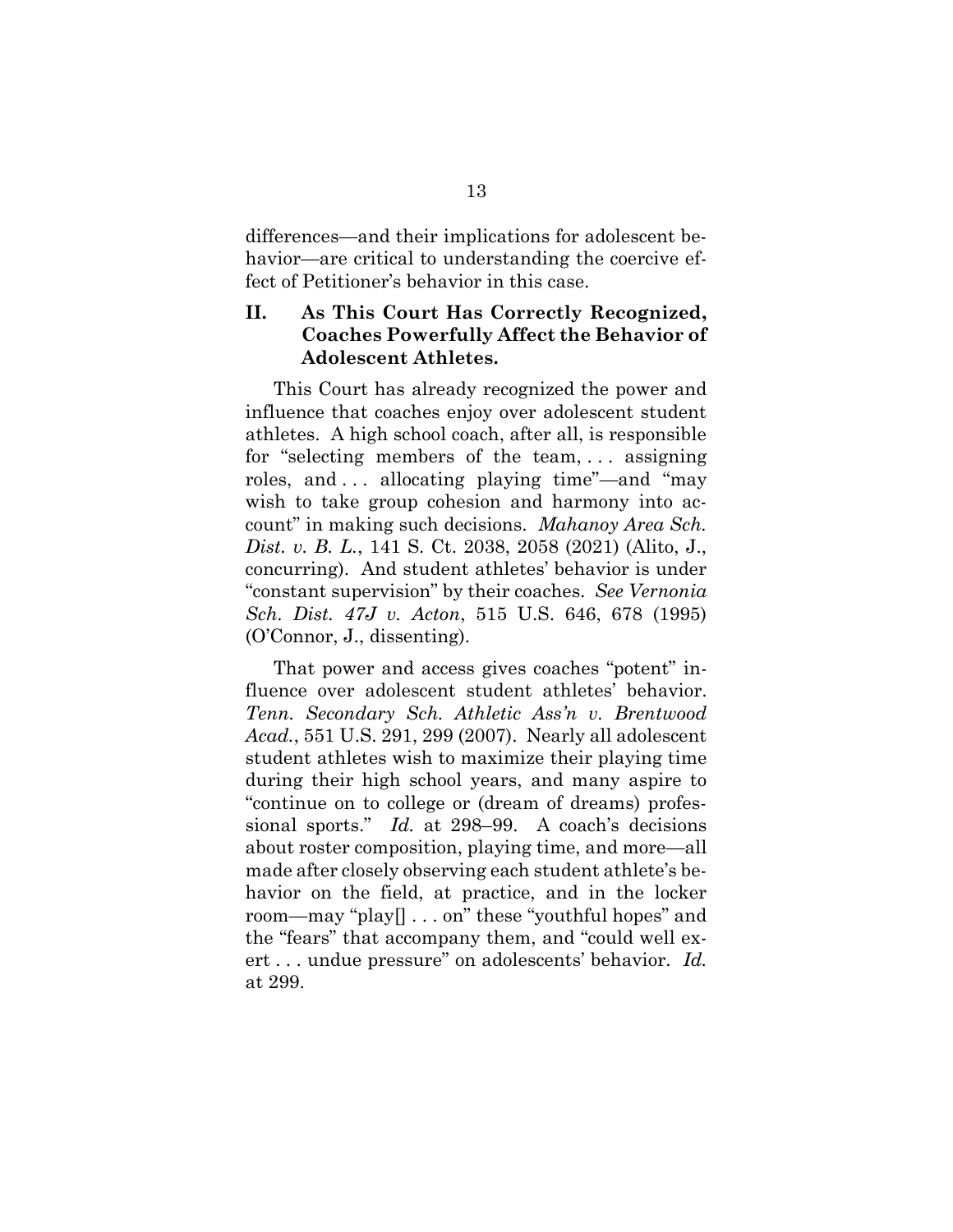Other courts, too, have recognized the special power that coaches have over adolescent athletes. *See, e.g.*, *Lowery v. Euverard*, 497 F.3d 584, 594 (6th Cir. 2007) ("The coach determines the strategies and plays, and 'sets the tone' for the team."); *Davenport by Davenport v. Randolph Cnty. Bd. of Educ.*, 730 F.2d 1395, 1396 (11th Cir. 1984) (describing "grooming policy" under which coach denied high school student athletes the opportunity to play because they refused to shave); *Adams v. Deloria*, 443 F. Supp. 3d 1093, 1104 (N.D. Cal. 2020) ("His players listened to his speech because he was the football coach . . . ."). Indeed, the district court here found that "Coach Kennedy occupied a 'powerful position in his players' lives.'" Pet. App. 76. And Petitioner himself agreed that "a coach . . . might be the absolute most important person" an adolescent athlete "encounter[s] at school" or "in their overall life," and may enjoy "a tremendous amount of influence" over adolescent athletes. JA 323–24.

The neurobiological phenomena discussed in Part I, *supra*, explain how, given coaches' power, "undue pressure" may result from a coach's actions—even if the coach does not expressly pressure or coerce student athletes into particular behaviors. The adolescent brain's heightened reward sensitivity and stillmaturing self-control impact how young student athletes may perceive and respond to a coach's on-field prayer immediately following the game, because those players understand that coaches have bountiful rewards to offer their players.

Consider a high school football coach—like Petitioner here—with roles on both the junior varsity and varsity coaching staffs. JA 167. That coach likely has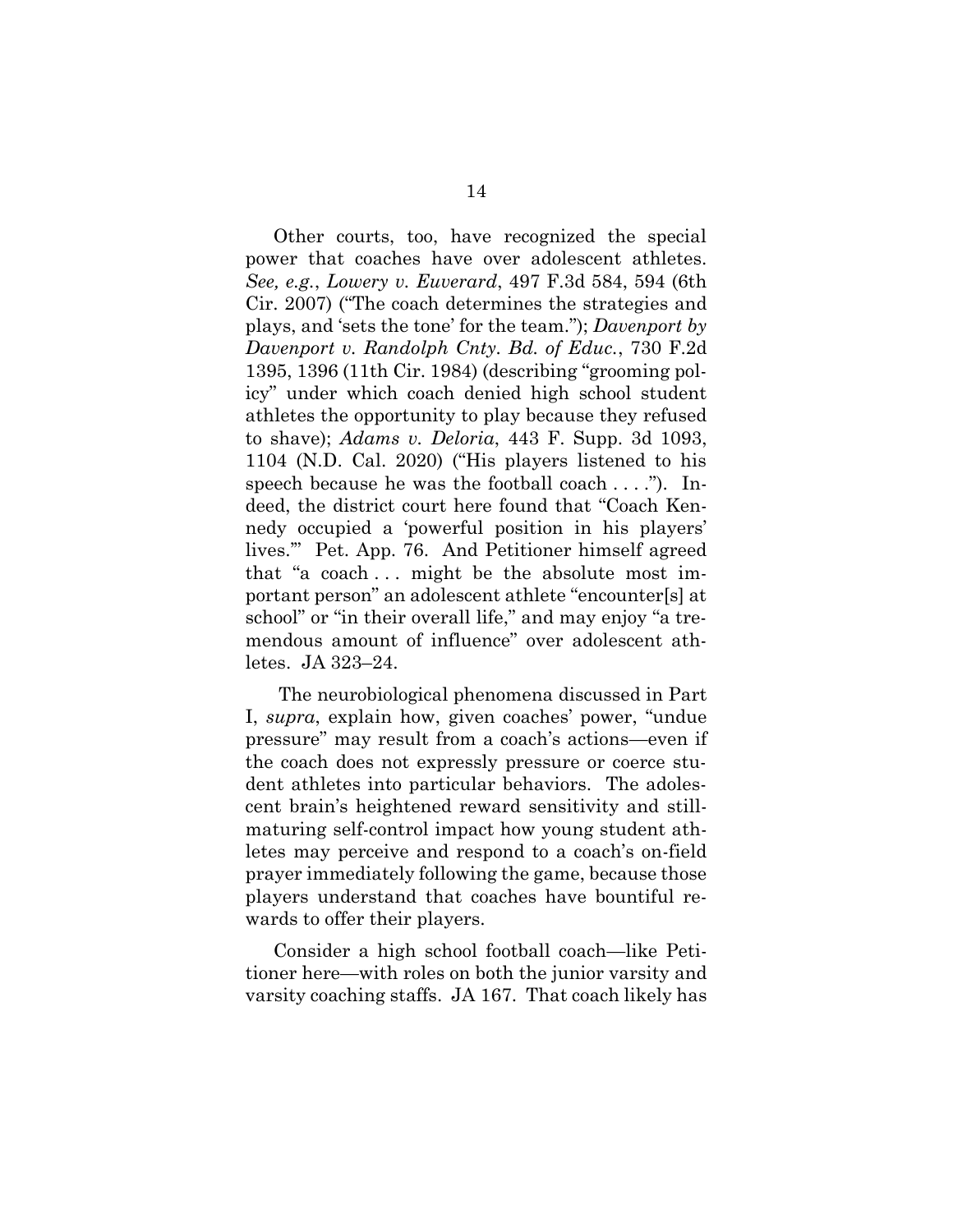the power to decide whether to cut a backup tight end from next year's team; when to elevate a promising junior varsity running back to varsity; and how much more playing time a second-string linebacker has earned. Each of those decisions can confer—or deny an immediate reward: a spot on the team, a chance to shine under the bright lights, a more prominent role. That same coach can dispense longer-term rewards, too, to those players who hope to "continue on to college or (dream of dreams) professional sports"—or even just to attend college. *Tenn. Secondary*, 551 U.S. at 298–99. For example, the coach may leverage his relationships with Division I college coaches to get a star safety a closer look. Or he might pen recommendation letters to the admissions officers at the nation's top universities extolling a backup offensive lineman's impressive leadership qualities and tireless work ethic.

Because he has so many rewards to offer, a coach who prays on the 50-yard line after a game need not expressly pressure his players to join him for them to be influenced—consciously or not—to do so. The mere possibility that the coach may consider a player's contribution to "group cohesion and harmony," *Mahanoy*, 141 S. Ct. at 2058 (Alito, J., concurring)—or simply a player's bonds with and similarities to the coach—is enough to trigger adolescents' predisposition to seek the rewards that the coach controls by joining the prayer. Because the "sensation seeking" behavior to which adolescents are especially prone includes the "tendency for individuals to pursue activities that are perceived as *potentially* rewarding," *Around the World*, *supra*, at 5 (emphasis added), players will tend to join the prayer even if the coach does not make clear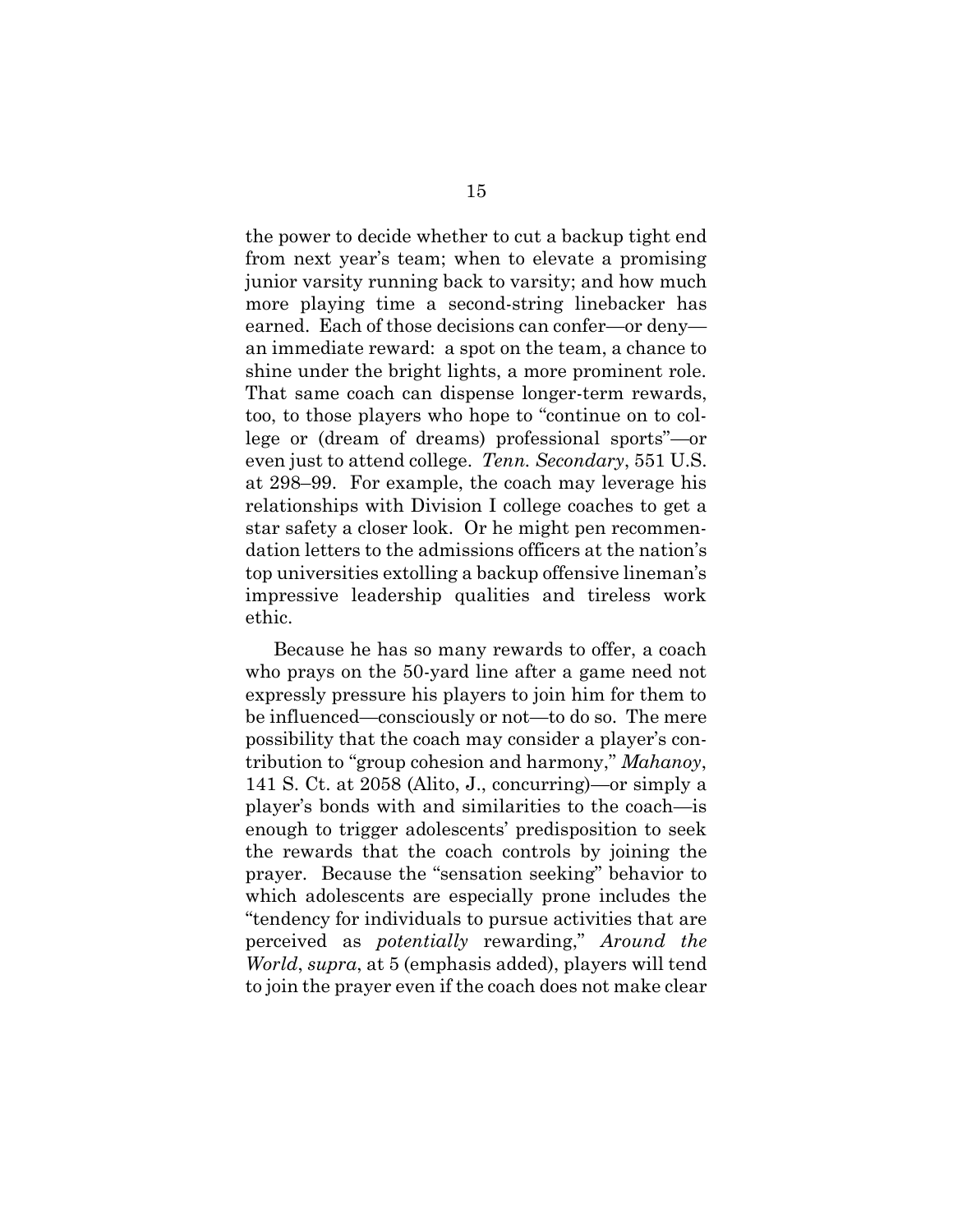whether those rewards depend on doing so. As a result, the simple sight of a coach praying by himself let alone surrounded by teammates, community members, and television cameras—may provide the incentive an eager-to-please player needs to kneel down beside him. In the context of high school athletics, the prayer itself has coercive effect independent of any explicit pressure the coach might impose.

Coercive effect on players is especially likely if the coach betrays any emotion as he kneels down to pray, for adolescents may be "more emotionally reactive to explicit cues indicative of social inclusion or exclusion." Leah H. Somerville, *The Teenage Brain: Sensitivity to Social Evaluation*, 22 Current Directions in Psych. Sci., no. 2, 2013, at 121, 121 (hereinafter "*Sensitivity to Social Evaluation*"). The amygdala—"a brain region . . . critical to emotion processing and social behavior"—shows "greater activation" in adolescents than in adults in response to "a variety of facial emotional cues presented in different contexts." Leah H. Somerville et al., *Behavioral & Neural Representation of Emotional Facial Expressions Across the Lifespan*, 36 Dev. Neuropsychology, no. 4, 2011, at 408, 416, 419. In tandem with adolescents' "underrecruitment of the [prefrontal cortex]," which helps govern emotional responses, this sensitivity to emotional facial cues may alter adolescent behavior. *Id.* at 421. A coach's approving glance at a player who has joined the prayer—or disapproving eye towards one who has not—may trigger these responses and drive still more players to join the coach.

A coach's status as an authority figure and mentor complements his capacity to provide both tangible and socioemotional rewards and increases the likelihood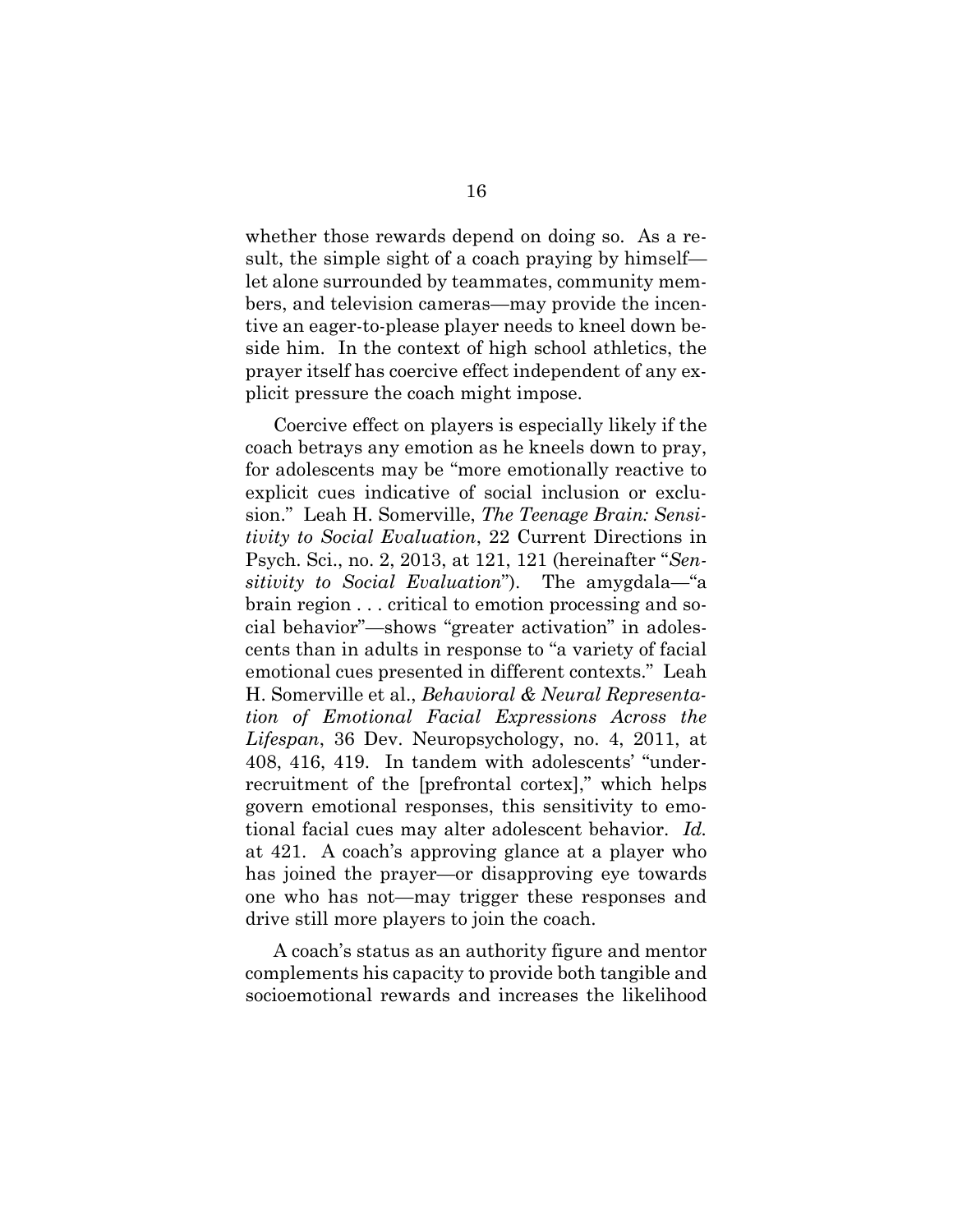that players feel pressure to follow his lead. Psychological research shows that adolescents—especially younger adolescents—are "inclined toward obedience" and "authority figures." Adolescence, *supra*, at 256. In one line of research, for instance, both adolescents and adults were "presented with vignettes involving an individual who had gotten into trouble with the law and then are asked how the individual should handle different situations . . . ." *Id.* at 245. This research shows that "[a]dolescents are more likely than young adults to make choices that reflect a propensity to comply with authority figures, such as confessing to police rather than remaining silent or accepting a prosecutor's offer of a plea agreement." Thomas Grisso et al., *Juveniles' Competence to Stand Trial: A Comparison of Adolescents' and Adults' Capacities as Trial Defendants*, 27 Law & Hum. Behav., no. 4, 2003, at 333, 357.

This behavioral finding "do[es] not vary with gender, ethnicity, or socioeconomic status." *Id.* A player may feel pressure to pray with his coach, then, not just because of the goodwill it could build and the rewards that may follow, but also simply because a person he respects—and whom he emulates and follows on a daily basis—is doing the praying. Such pressure is especially likely if, as the Ninth Circuit held here, the coach's prayer was "intended to send a message to students and parents about appropriate behavior and what he values as a coach, in line with his job duties of demonstrative communication as a role model for players." Pet. App. 16 (internal quotation marks omitted).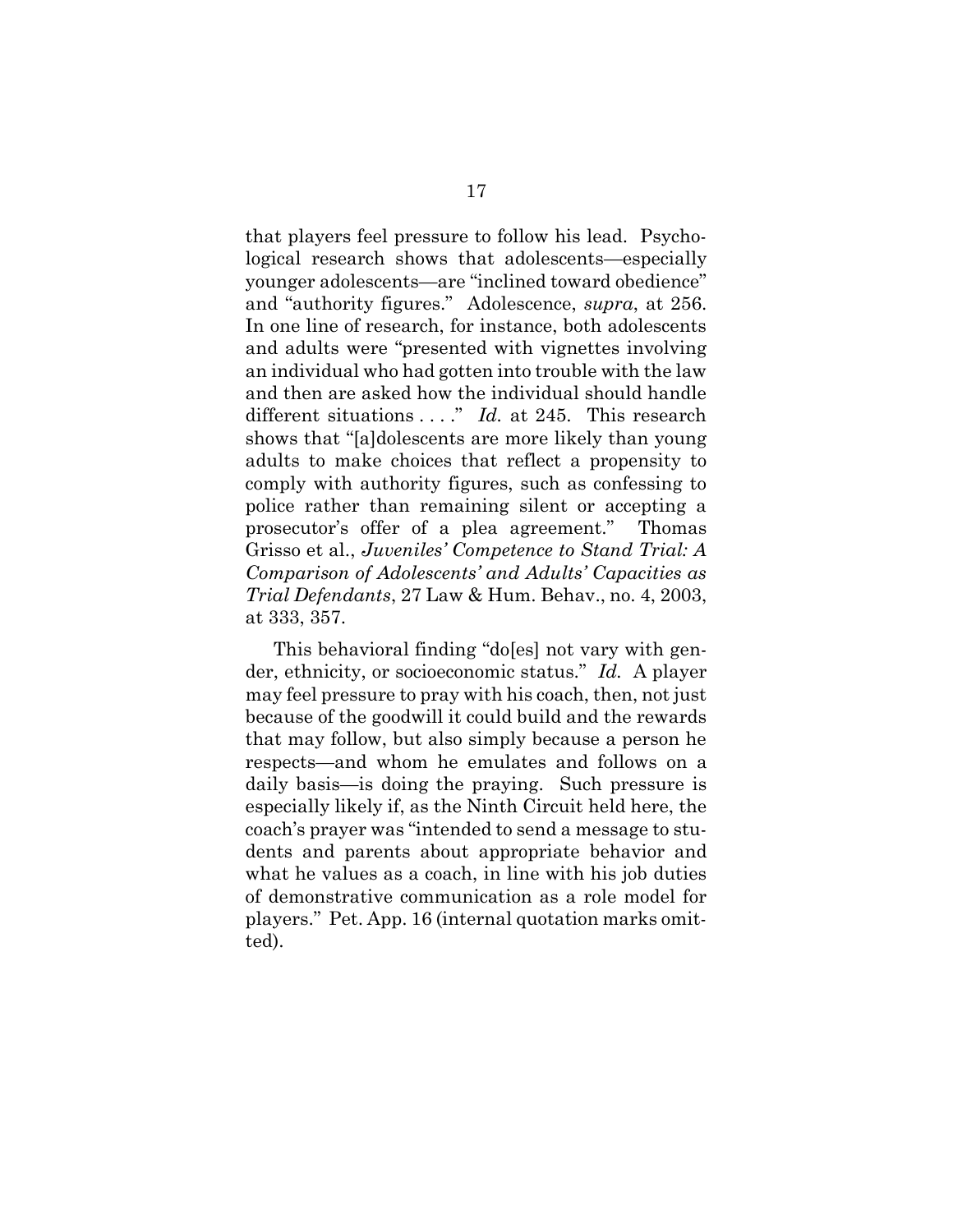The importance of football to culture and student life at high schools across the country further magnifies a coach's influence over his players, and indeed the entire school community. For millions of high schoolers, autumn evenings under the glare of Friday night lights are central to the most formative years of life. Many students—"cheerleaders, members of the band, and, of course, the team members themselves"—attend football games as an important part of their high school experiences. *Santa Fe*, 530 U.S. at 311. And countless others "feel immense social pressure, or have a truly genuine desire, to be involved in the extracurricular event that is American high school football." *Id.* "High school home football games are traditional gatherings of a school community; they bring together students and faculty as well as friends and family from years present and past to root for a common cause." *Id.* at 312.

As the media coverage of Bremerton High School's games shows, football coaches enjoy enormous power to shape these gatherings, and team, school, and community identity along with them. With that platform comes the responsibility not to use "social pressure to enforce [religious] orthodoxy." *Id.* (quoting *Lee*, 505 U.S. at 596). Students attending public high school football games should be throwing passes, tackling opponents, chanting slogans, blaring fight songs, and building friendships—not dreading the final whistle's call to prayer with the coach.

In the end, contrary to Petitioner's assertion, Pet. Br. 27, 30, science provides good reason for the law to account for the special role that coaches play in student athletes' lives. Coaches can have extraordinary influence on adolescent behavior because they are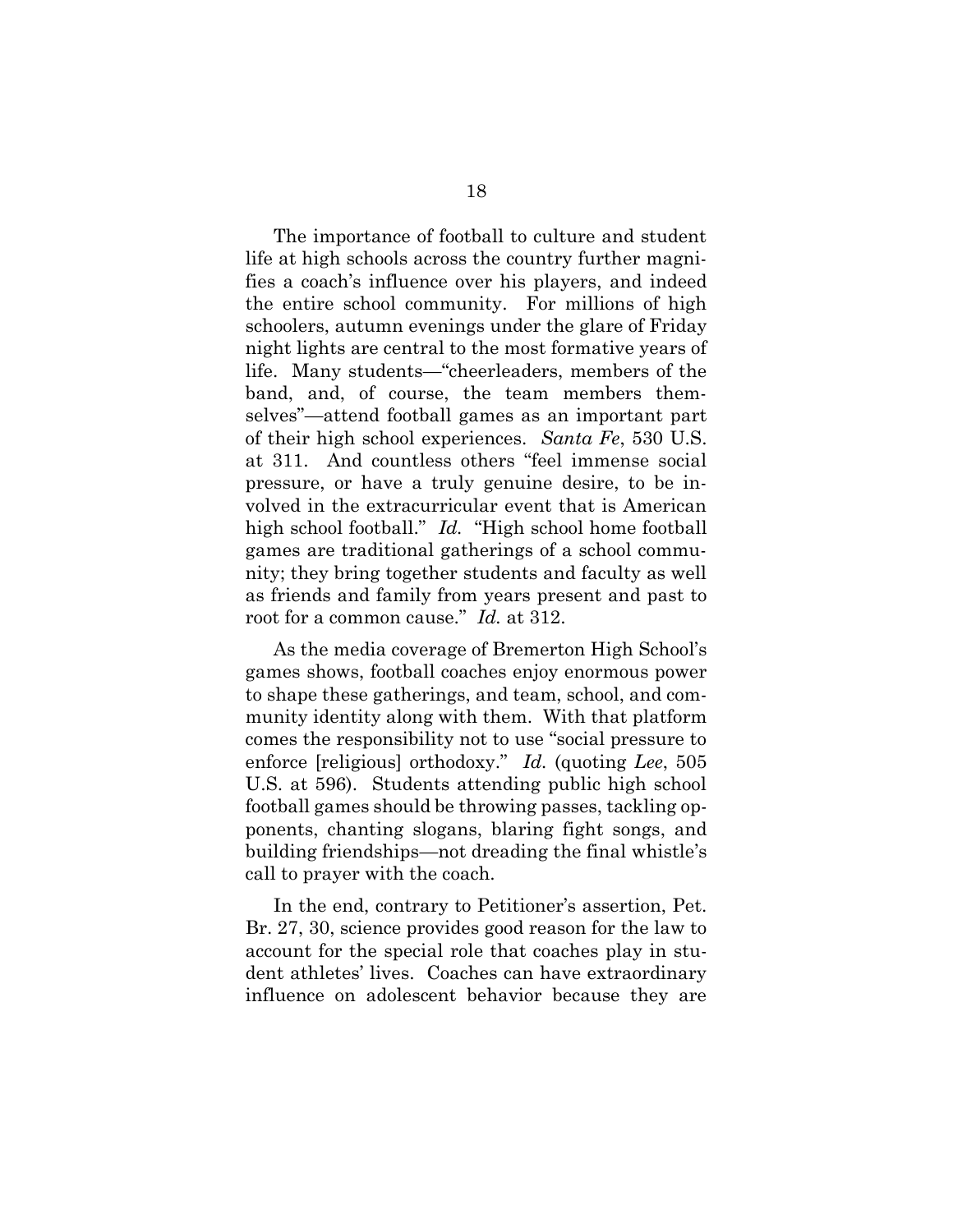well positioned to offer adolescent athletes rewards that they value deeply, process intensely, and lack the neurobiological resources to resist. In addition to all that, as Petitioner concedes, "students . . . may view [coaches] as mentors and role models." Pet. Br. 30. That position of authority and respect—and a coach's ability to define foundational community events makes adolescents all the more likely to conform to a coach's example, even if the coach does not explicitly command or pressure them to do so, and even if the school district declines to endorse the coach's actions. "[G]reat authority and coercive power," after all, may result from "students' emulation of . . . role models." *Edwards v. Aguillard*, 482 U.S. 578, 584 (1987).

### <span id="page-24-0"></span>**III. The Influence that Teammates Have on Each Other Compounds a Coach's Influence on Adolescent Behavior.**

While this Court has recognized the "potent" influence that coaches have on their players, *see supra* Part II, the coercive effect of Petitioner's prayers is amplified by the fact that they occurred in the presence of many student athletes. Because adolescents are especially prone to peer influence, when some team members join a coach's prayers as a result of his influence, the pressure to join becomes even greater for team members who would prefer not to participate. This second wave of influence, no less than the first, ultimately traces back to the coach's decision to pray in front of his team.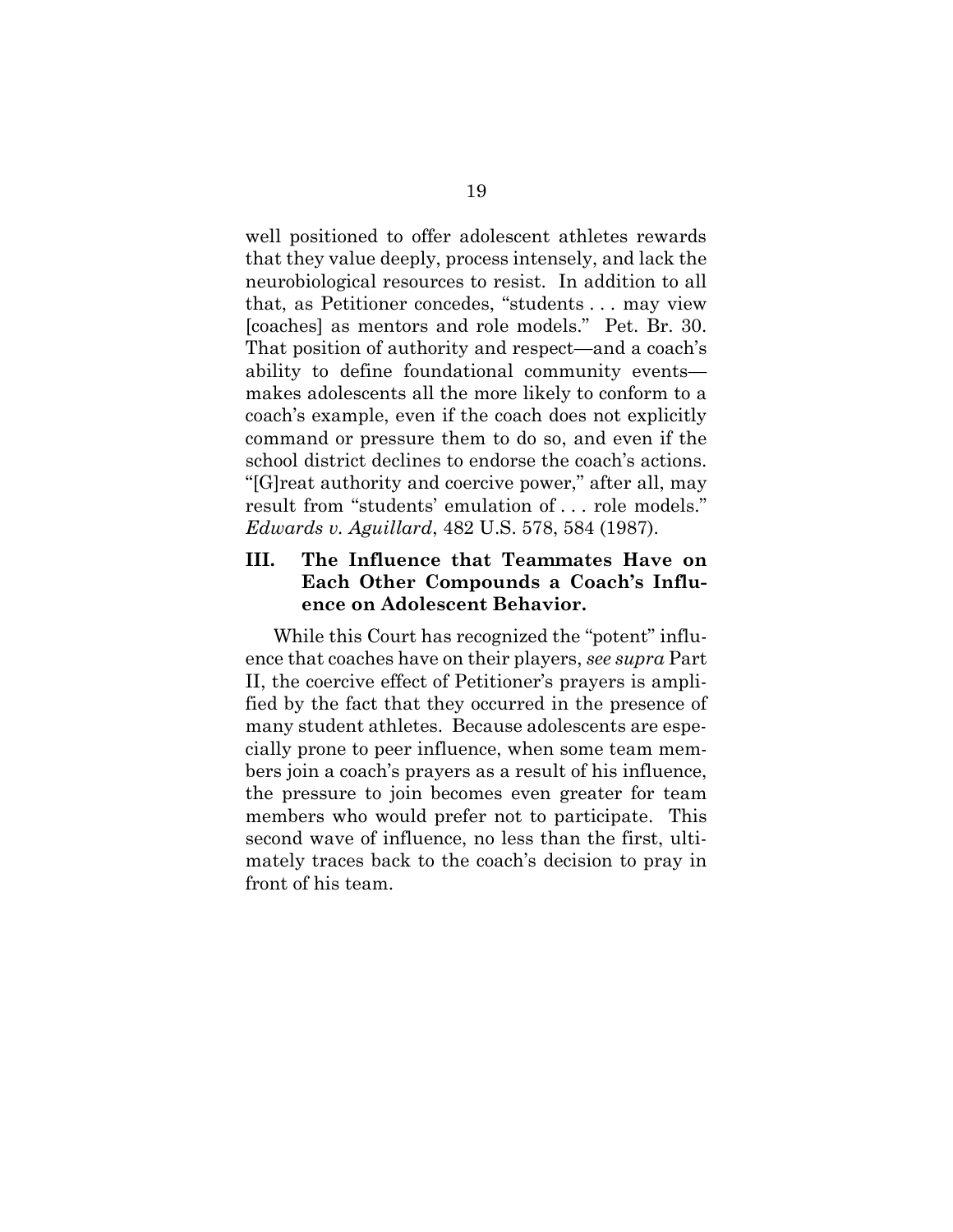#### <span id="page-25-0"></span>**A. Driven By the Desire to Fit In, Adolescents Are More Susceptible to Peer Influence.**

Unlike during early childhood, when children are primarily influenced by their parents, adolescents are heavily influenced by their peers. *See, e.g.*, Eva H. Telzer et al., *Neurobiological Sensitivity to Social Rewards and Punishments Moderates Link Between Peer Norms and Adolescent Risk Taking*, 92 Child Dev., no. 2, 2021, at 731, 731 (hereinafter "*Neurobiological Sensitivity*"). Neurobiological development sets the stage for that influence.

A "collection of brain regions often referred to as the social brain" is critical to "enabl[ing] individuals to recognize others and evaluate their thoughts and feelings." Ethan M. McCormick et al., *Functional Connectivity in the Social Brain Across Childhood and Adolescence*, 13 Social Cognitive & Affective Neuroscience, no. 8, 2018, at 819, 819. The "social brain" which includes a host of regions, including the amygdala, anterior insula, superior temporal sulcus, prefrontal cortex, temporo-parietal junction, anterior temporal poles, and medial prefrontal cortex, *id.* at 819–20—is largely in place by late childhood, *id.* at 827, though developmental refinement continues into adolescence, *see id.*; Sarah-Jayne Blakemore, *Development of the Social Brain During Adolescence*, 61 Q.J. Experimental Psych., no. 1, 2008, at 40, 43, 45.<sup>4</sup>

l

<sup>4</sup> Late childhood, also known as "preadolescence," is typically defined as the two-year period before the onset of puberty. *Childhood*, APA Dictionary of Psychology, https://dictionary.apa.org/childhood.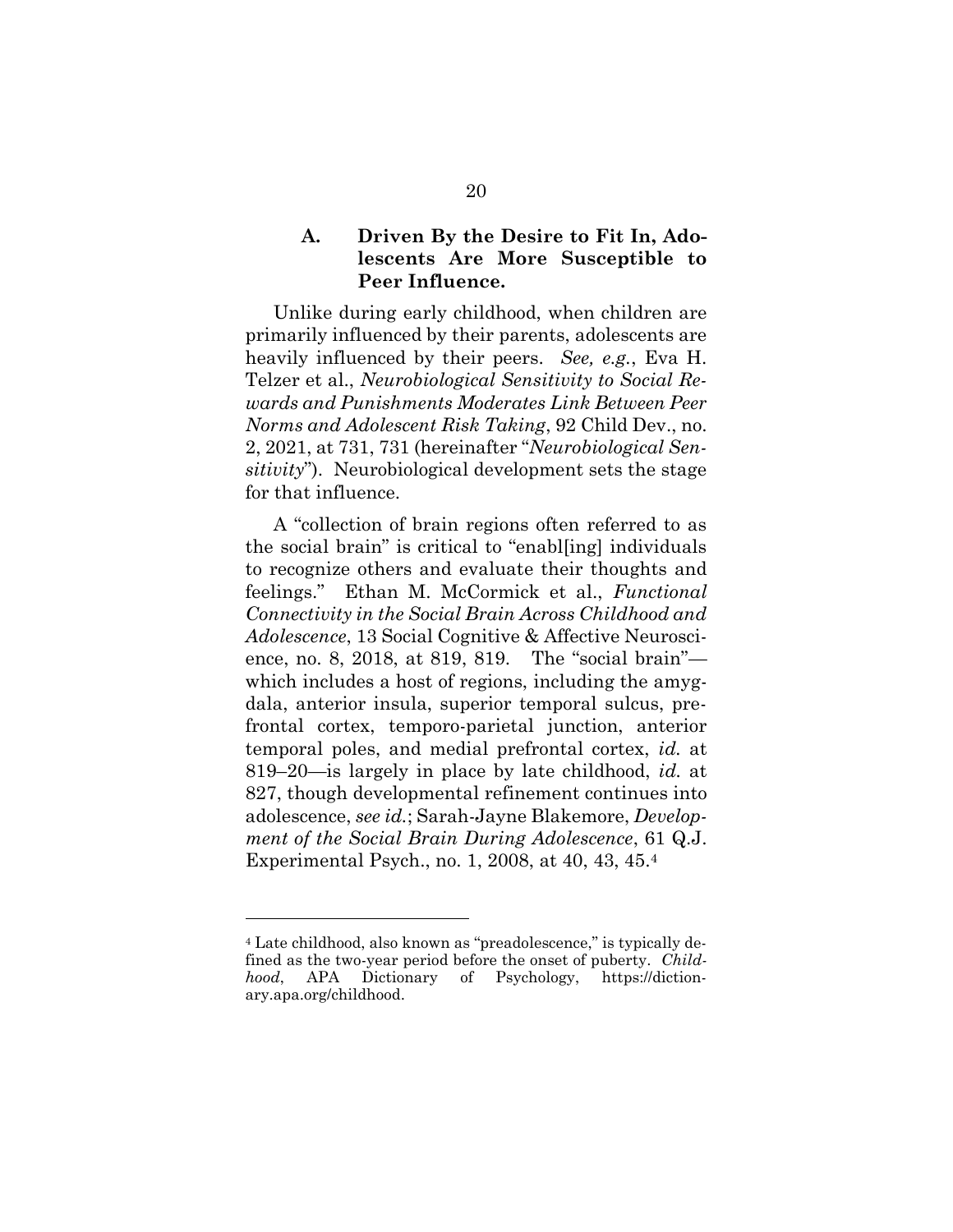Adolescents not only have well-developed "social brains," they also spend more time with their peers and place a greater emphasis on gaining peer acceptance. Adolescents' focus on their peers places them at greater risk of "conforming to the norms and behaviors of their peer group in an effort to enhance their social belonging." *Neurobiological Sensitivity*, *supra*, at 731. Adolescents show "heightened sensitivity to social evaluation at various levels of complexity." *Sensitivity to Social Evaluation*, *supra*, at 125. They, more than other age groups, experience a drive to gain social rewards (*e.g.*, approval by others) and avoid social punishments (*e.g.*, disapproval by others), thus increasing the likelihood with which they will conform to peer norms. *Neurobiological Sensitivity*, *supra*, at 731.

These two factors—social rewards and social punishments—are so potent that they do not need to be "directly experienced." *Id.* at 732.The "mere threat of peer rejection is enough to limit group deviance and increase adherence to social norms." *Id.* Put simply, the desire to fit in (or conversely, the desire not to be left out) may cause adolescents to engage in behaviors that they think are "encouraged by the peer group." *Id.* 

Behavioral research has confirmed as much. One study found that "adolescents demonstrated a greater preference for immediate rewards when with their peers than when alone." Lia O'Brien et al., *Adolescents Prefer More Immediate Rewards when in the Presence of Their Peers*, 21 J. Rsch. on Adolescence, no. 4, 2011, at 747, 747. Another confirmed that although all people of varying ages "took more risks and made more risky decisions in groups than when alone,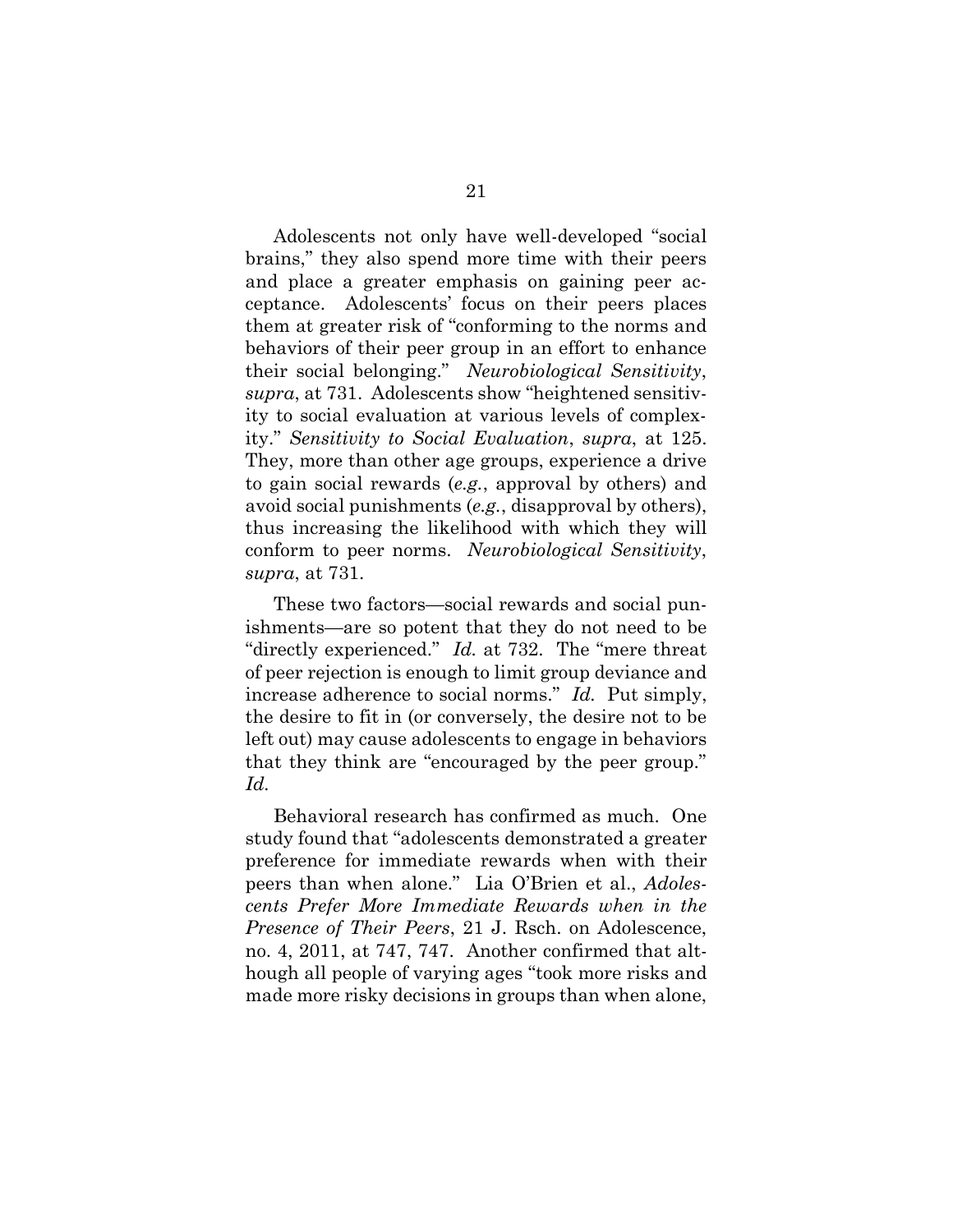this effect was more pronounced during middle and late adolescence than during adulthood." Margo Gardner & Laurence Steinberg, *Peer Influence on Risk Taking, Risk Preference, and Risky Decision Making in Adolescence and Adulthood: An Experimental Study*, 41 Dev. Psych., no. 4, 2005, at 625, 632. Adolescent athletes—and their classmates—are no exception. They are especially likely to follow the lead of the football coach, and each other, when they are together—as they are, for example, when talking with teammates, classmates, and opponents, singing the school fight song, and preparing to exit the field after a football game.

> <span id="page-27-0"></span>**B. Adolescents' Heightened Neurobiological Sensitivity to Rewards in the Presence of Peers Makes Them Particularly Susceptible to Social Conformity.**

Adolescents are more susceptible than adults to outside influences because of the trajectories of brain development discussed above. *See supra* Part I. Adolescents' heightened sensitivity to rewards in combination with immature cognitive control has especially profound effects on their behavioral choices when they are in the presence of their peers.

Researchers have linked the effect of peer presence on adolescents' behavior to adolescents' neurobiological sensitivity to rewards. For example, in one recent neuroimaging study, researchers found that the introduction of peer presence not only "impact[ed] behavior" of adolescents, but also "increased activation of the striatum and anterior insula." *Peers Influence Adolescent Reward Processing*, *supra*, at 293. Because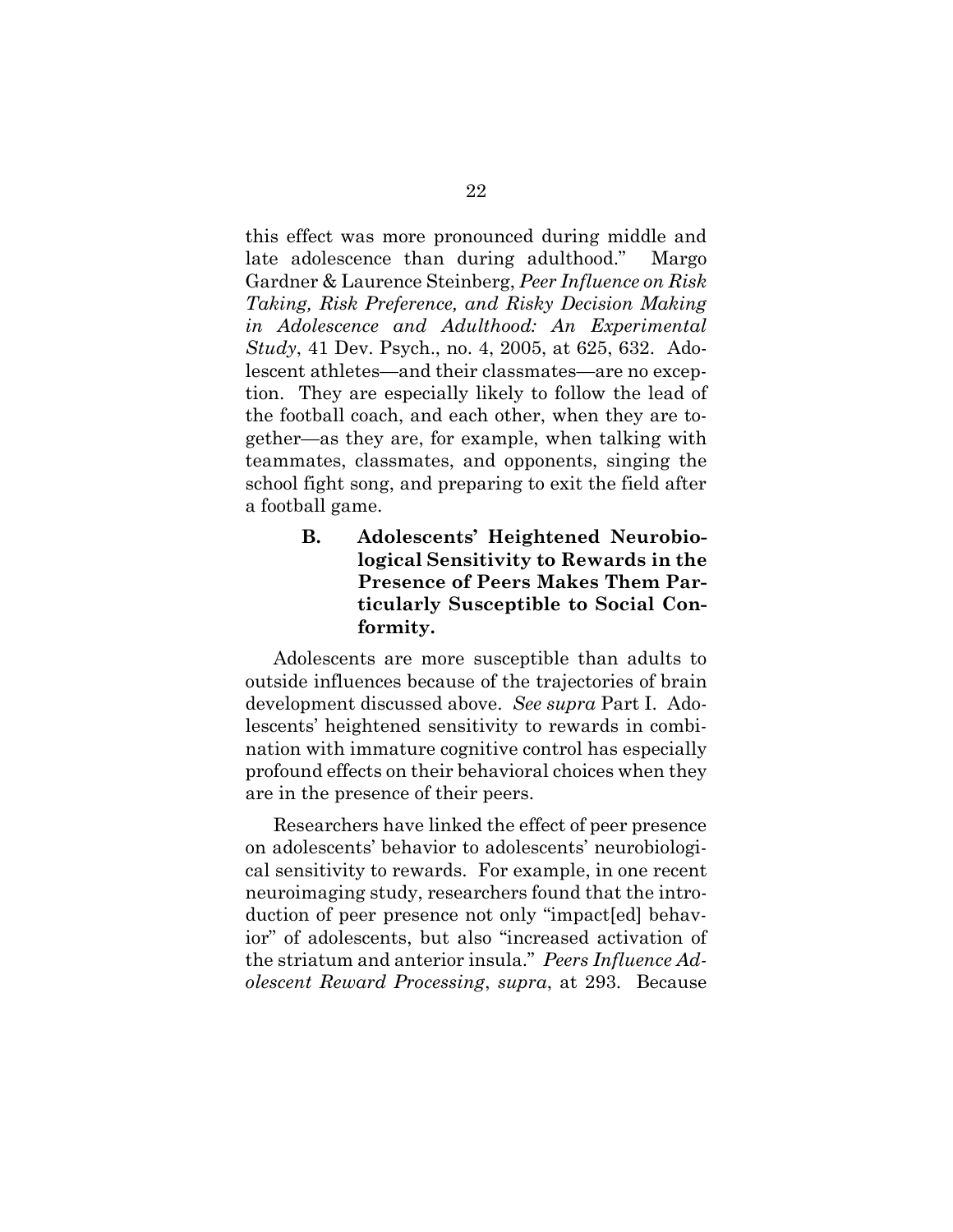these regions of the brain are important parts of the brain's "reward-processing circuitry," the finding indicates that the presence of peers "heighten[s] the salience of anticipated rewards" in adolescents. *Id.* Moreover, the heightened activation of the ventral striatum and orbitofrontal cortex in adolescents' brains when adolescents are "aware that their friends [are] watching them" is especially stark relative to activation patterns in adult brains. *Peers Increase Adolescent Risk Taking*, *supra*, at F7. <sup>5</sup> As a result of studies like these, "few scholars now dispute that adolescence is a period of peak neurobehavioral sensitivity to social stimuli." *The Teenage Brain*, *supra*, at 115.

The following brain scans are typical of the results of these neuroimaging studies. They show how activation of the reward-processing regions of the adolescent brain (outlined in yellow in the figure) increases when peers observe their behavior:

l

<sup>&</sup>lt;sup>5</sup> Although many of these studies aimed to understand why adolescents engage in risky behavior, their findings are not limited to that context. Indeed, one recent neuroimaging study "examine[d] age differences in neural engagement during peer observation when participants perform a reward-processing task that involves no risk taking"—that is, a task in which no course of action is "inherently more 'safe' or more 'dangerous.'" Ashley R. Smith et al., *Age Differences in the Impact of Peers on Adolescents' and Adults' Neural Response to Reward*, 11 Dev. Cognitive Neuroscience 75, 76 (2015). The brain scans "revealed that, compared to adults, adolescents exhibited greater engagement of the [ventrial striatum]"—again, a key component of the brain's reward-processing system—"during receipt of reward when their peers were watching" than when they were not. *Id.* at 80. That finding began to "disentangle reward sensitivity from other aspects of risky decision-making that may engage overlapping brain circuitry." *Id.* at 81.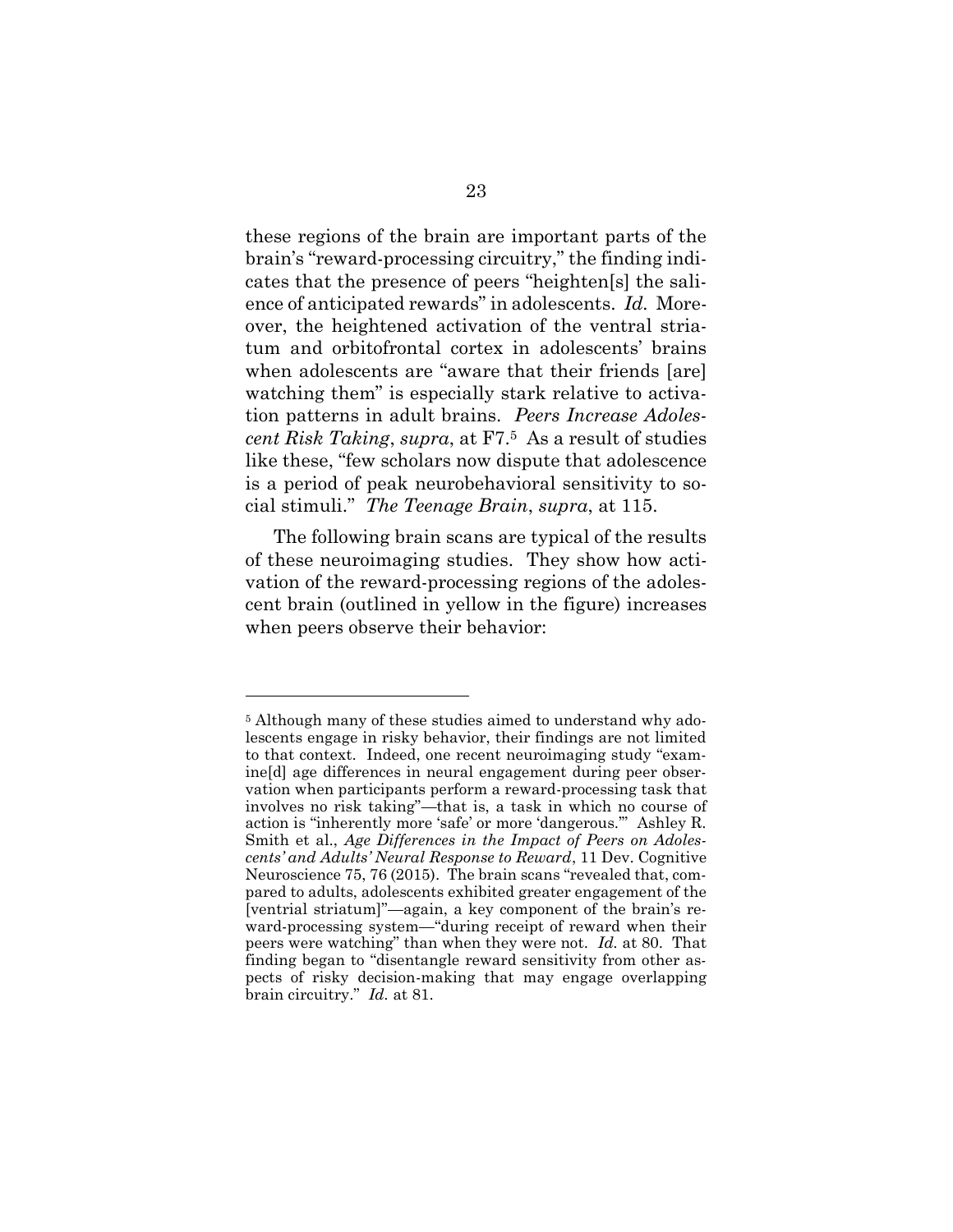

Adolescence, *supra*, at 248 (citing *Peers Increase Adolescent Risk Taking*, *supra*).

Further research has revealed how the additive effect of peer presence on adolescent reward sensitivity, like reward sensitivity itself, is the result of neurobiological phenomena. For example, peer presence affects behavior in adolescent mice just as it does in adolescent humans, suggesting that "human adolescent reward-seeking may reflect a hard-wired, evolutionary conserved process through which the presence of agemates increases individuals' sensitivity to potential rewards in their immediate environment." Sheree Logue et al., *Adolescent Mice, Unlike Adults, Consume More Alcohol in the Presence of Peers Than Alone*, 17 Dev. Sci., no. 1, 2014, at 79, 79. And "sensation seeking is higher during middle and late adolescence than before or after" worldwide, consistent with neurobiological findings. *Around the World*, *supra*, at 11.

Peer presence also further diminishes adolescents' already weak ability to resist their predisposition to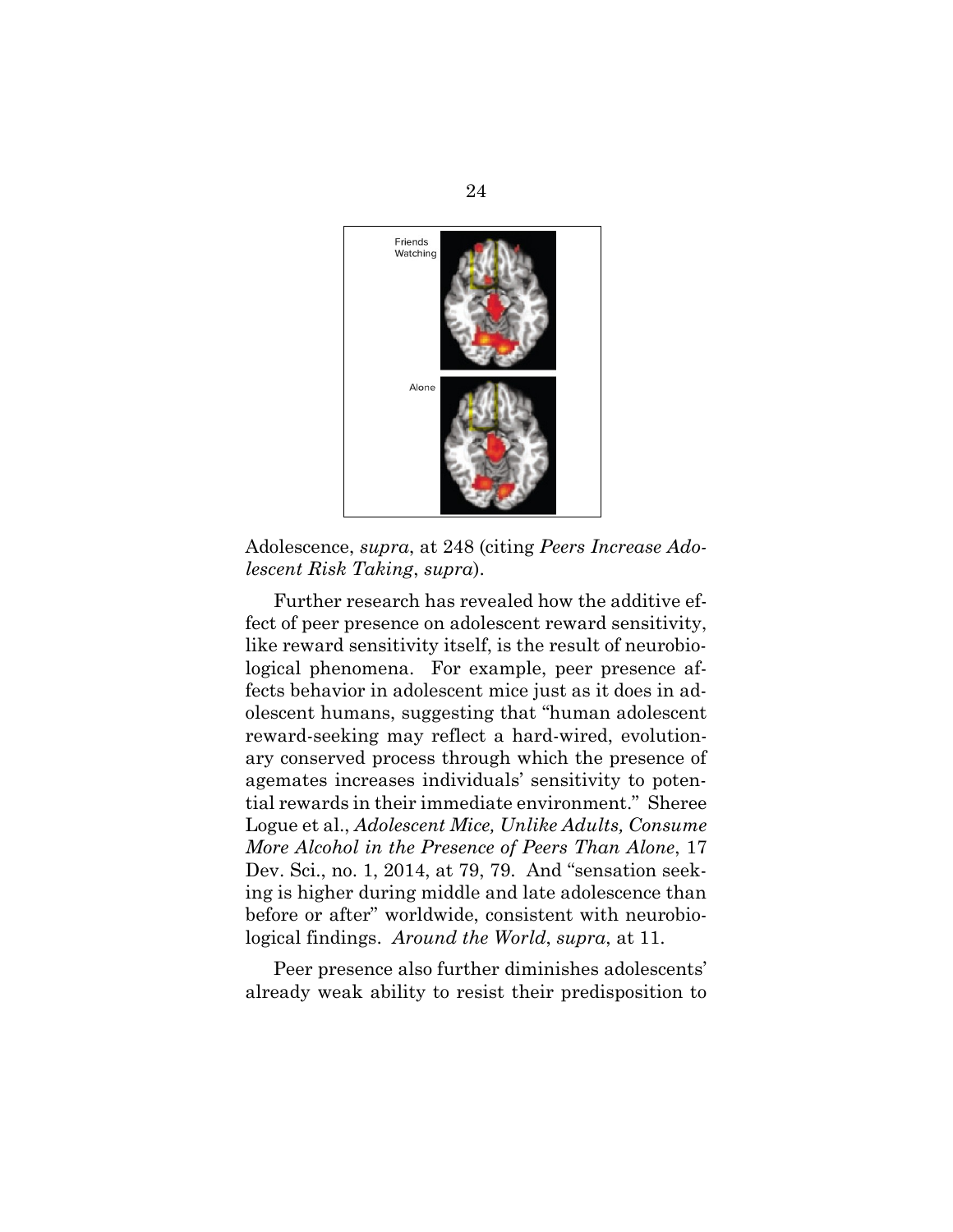seek rewards. Recent neuroimaging work shows that adolescents experience "diminished cognitive control when presented with positive social cues in a rewarding context and in the presence of peers relative to when alone," suggesting that "diminished cognitive control under contextually exciting and rewarding conditions may be exacerbated or amplified by the presence of a peer in teens." *Combined Effects*, *supra*, at 298 (citations omitted). The effect may be especially strong "in the context of 'triple arousal' (i.e., peers, rewards, and social cues)." *Id.* 

Adolescents may be especially powerless to resist this peer presence effect when forced to make decisions under time pressure. Recent work points towards an adolescent "maturity gap" that turns on whether a particular situation calls for "hot cognition" or "cold cognition." Hot cognition includes both "impulse control" and "resistance to peer influence," and is used in "affectively charged situations where deliberation is unlikely or difficult." *Adolescents' Cognitive Capacity*, *supra*, at 71. Cold cognition, on the other hand, is "employed in situations calling for deliberation in the absence of high levels of emotion." *Id.* While "cold cognition . . . reaches adult levels during the midteen years," "hot cognition" "tend[s] to reach adult levels into adulthood." *Id.* at 79. Thus, among other factors, "pressure to decide quickly," particularly in the absence of "adult consultants," may "quickly intensif[y] the affective arousal of a situation," increasing adolescents' tendency to chase rewards when peers are watching. *Id.* at 71, 82.

The decision to join a coach in prayer during chaotic postgame festivities is a classic example of hot cognition. Players have no time to consult with adult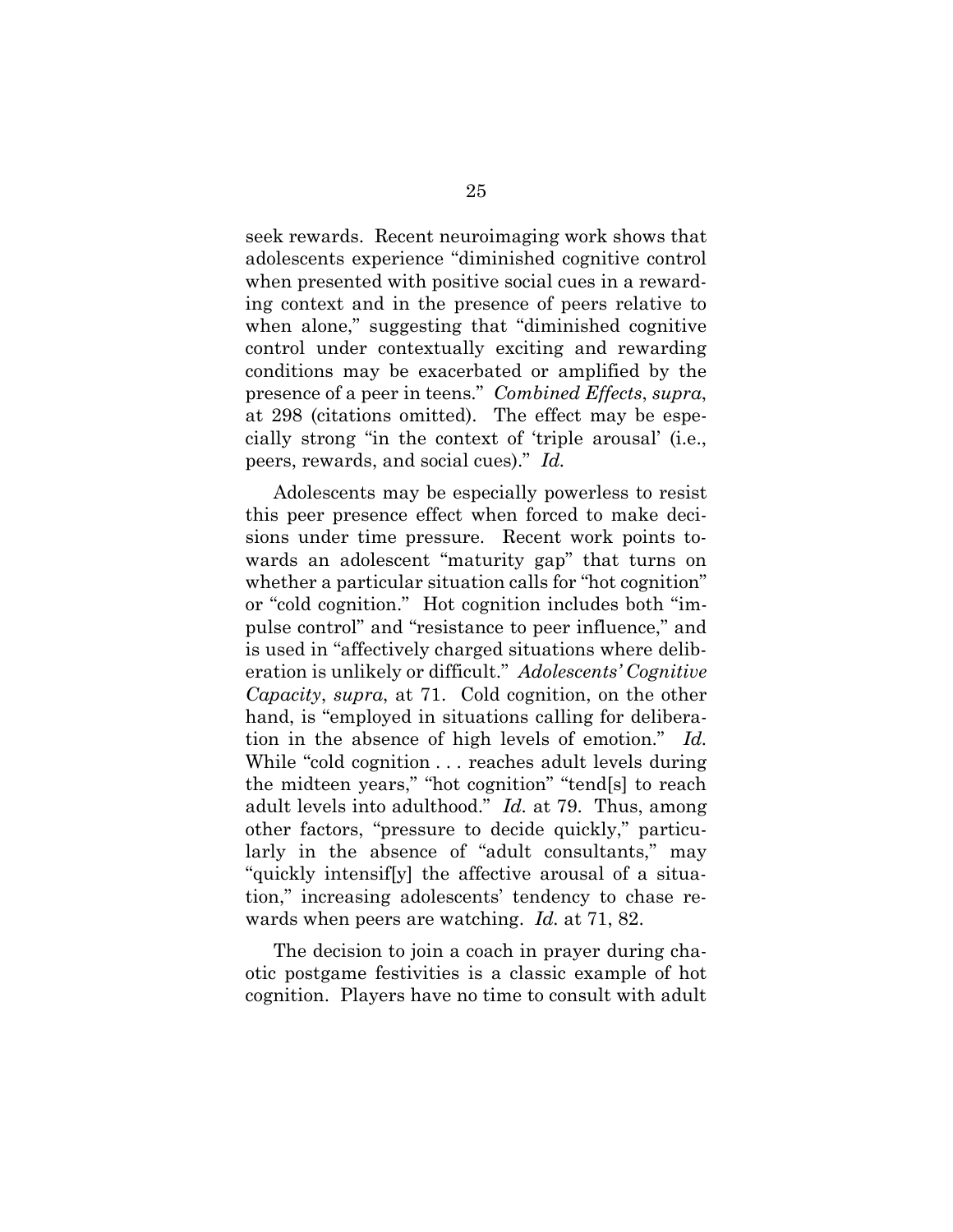advisers, and must decide quickly, lest they lose their opportunity to reap reward—especially if the prayer is brief. And as this case shows, postgame prayer may involve an especially charged environment. *See, e.g.*, JA 181 ("At the conclusion of the game on October 16, a large number of people came on to the field, some to pray with Mr. Kennedy. There were people jumping the fence and others running among the cheerleaders, band and players. Afterwards, the District received complaints from parents of band members who were knocked over in the rush of spectators on to the field."); JA 347 (describing "fans, strangers, and media rushing on to the field after a game to where Mr. Kennedy was going to pray"); JA 82 (photograph of October 16, 2015 postgame prayer in which players, community members, and media members with cameras surround a praying Coach Kennedy). In that sort of environment, an adolescent athlete is especially likely to follow his reward-seeking instincts and join his coach in prayer.

## <span id="page-31-0"></span>**C. Adherence to Team-Sport Identity Amplifies Already-Existing Influences of Social Conformity Among Teammates.**

While adolescents' drive for social acceptance and neurobiological development make them especially likely to conform to the actions of their peers generally, the risk of conformity is even greater in the context of team sports. High school sports teams offer adolescents an important social context for peer interactions and a key source of personal identity.

Team membership offers a canonical example of this phenomenon along two different dimensions: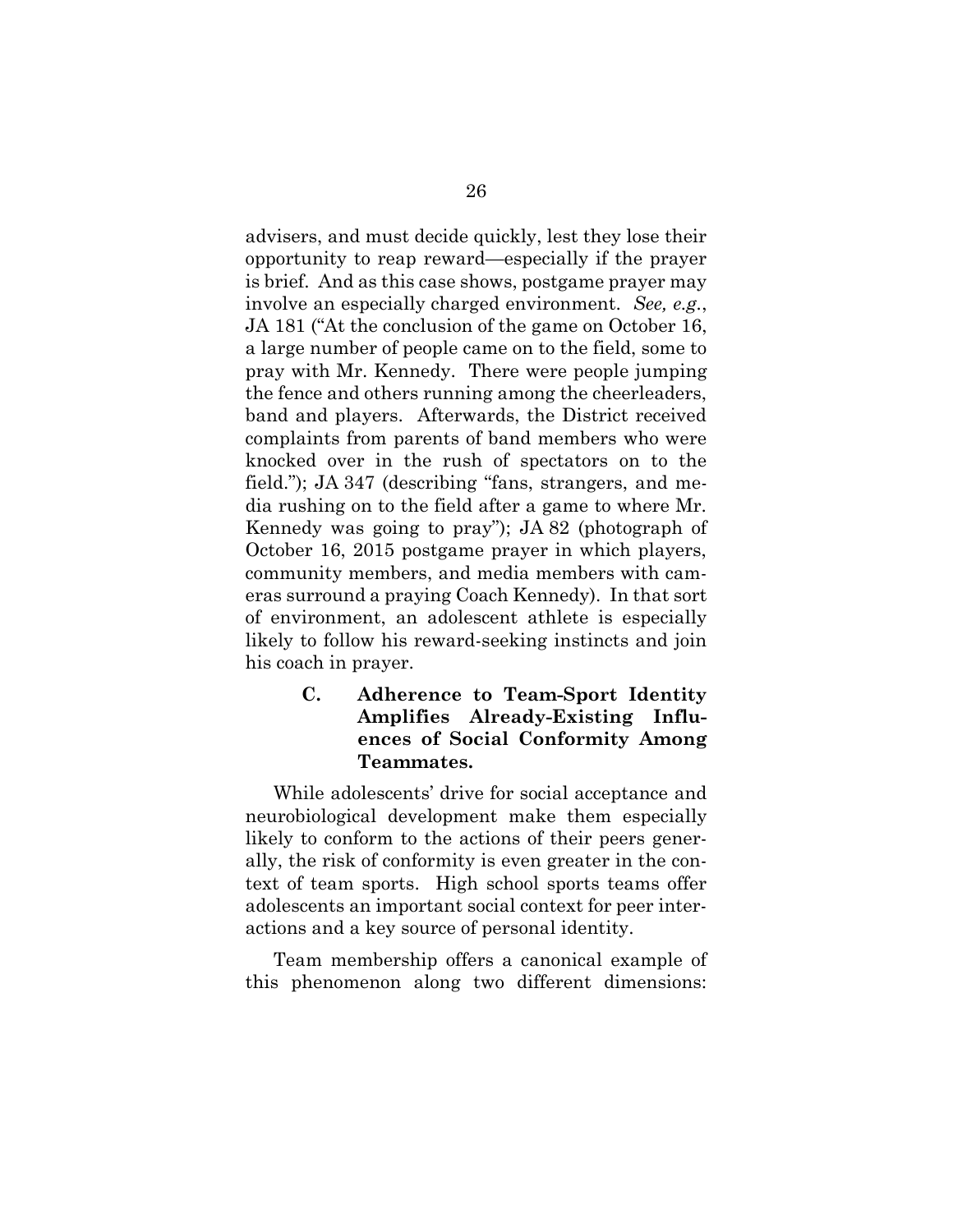cliques and crowds. Cliques—or small groups of same-age and same-sex peers, such as a group of football players—"provide[] the main social context in which adolescents interact with one another." Adolescence, *supra*, at 127–28. That social context is important, because it offers adolescents an environment especially rich in social rewards. "Adolescents' moods are most positive when they are with their friends" and "time spent with friends becomes more rewarding over the course of adolescence." *Id.* at 122. In short, "[p]eer relations are never more salient than in adolescence." *The Teenage Brain*, *supra*, at 116. And sure enough, adolescents "assign the greatest priority to peer norms for behavior." *Id.*

Just as critically, a high school football team may also represent a "crowd"—*i.e.*, a "reputation based cluster[] of youths" that "help[s] solidify young people's social and personal identity" and confers "important influence on [the youth's] behavior, activities, and opinions about others." Adolescence, *supra*, at 128, 132 (internal quotation marks omitted) (quoting B. Bradford Brown & James Larson, *Peer Relationships in Adolescents*, *in* 2 Handbook of Adolescent Psychology, Contextual Influences on Adolescent Development 74, 85 (Richard Lerner and Laurence Steinberg eds. 2009)). Classic examples of a crowd include "nerds," "populars," and—most salient here—"jocks." Adolescence, *supra*, at 128. Indeed, as members of the "jocks" crowd, high school football players are often able to establish certain "social norms—that is, values and expectations—that members" of the crowd "strive to follow." *Id.* at 132. And when players "behave in ways that are consistent with these norms, they are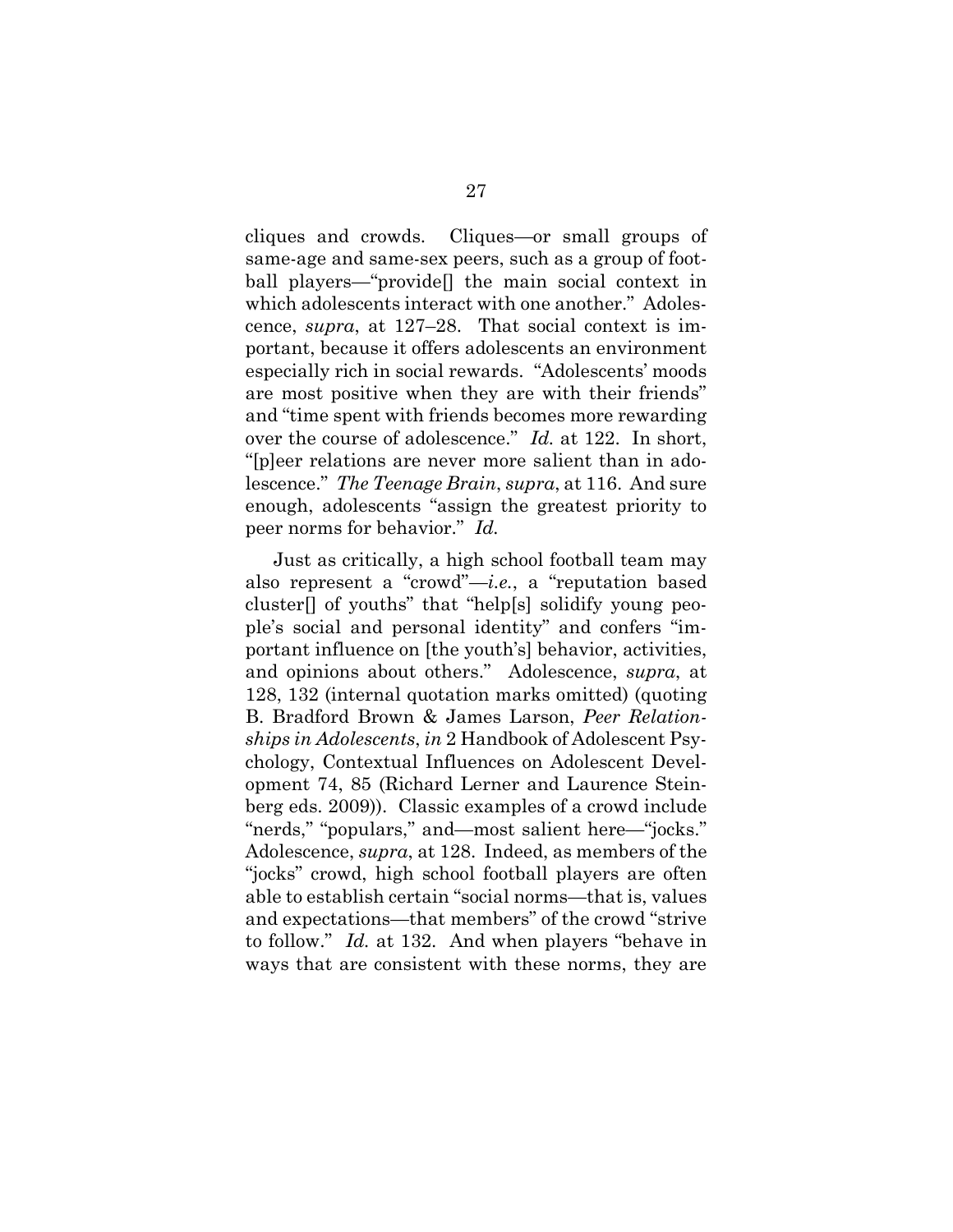reinforced"—that is, they are rewarded by fellow crowd members for doing so. *Id.*

Whether considered a "clique" or "crowd" (or both), the team, and the sense of identity it conveys, underscore the heightened influence that peers—and more specifically, teammates—have on one another. In one study, "athletes whose sense of self-concept was more closely tied to sport team membership . . . were more readily shaped by teammate influence." Scott A. Graupensperger, et al., *Everyone Else Is Doing It: The Association Between Social Identity and Susceptibility to Peer Influence in NCAA Athletes*, 40 J. Sport & Exercise Psych., no. 3, 2018, at 117, 123. And those "athletes with strong social identities [in team membership] altered their anticipated behavior to fit what they believed to be stereotypical behaviors of the group"—regardless of whether they were shown "bogus normative behaviors of teammates." *Id.* In other words, the "preexisting standards" or "values that teams identify around" are likely to "influence behavior." *Id.* 

Petitioner's actions contributed substantially to the peer pressure placed on student athletes. When Petitioner did *not* visibly pray, none of his players did, either. JA 181. But when Petitioner did pray publicly, a *majority* of the team would join, whether "to avoid being separated from the rest of the team or to ensure playing time." Pet. App. 136; *see also* JA 126, JA 149, JA 169, JA 186, JA 356. That some players "did not feel comfortable declining to join with the other players in Mr. Kennedy's prayers," JA 359, underscores that the stated or unstated social norms of the team, such as joining the coach in prayer, were norms that the individual members of the team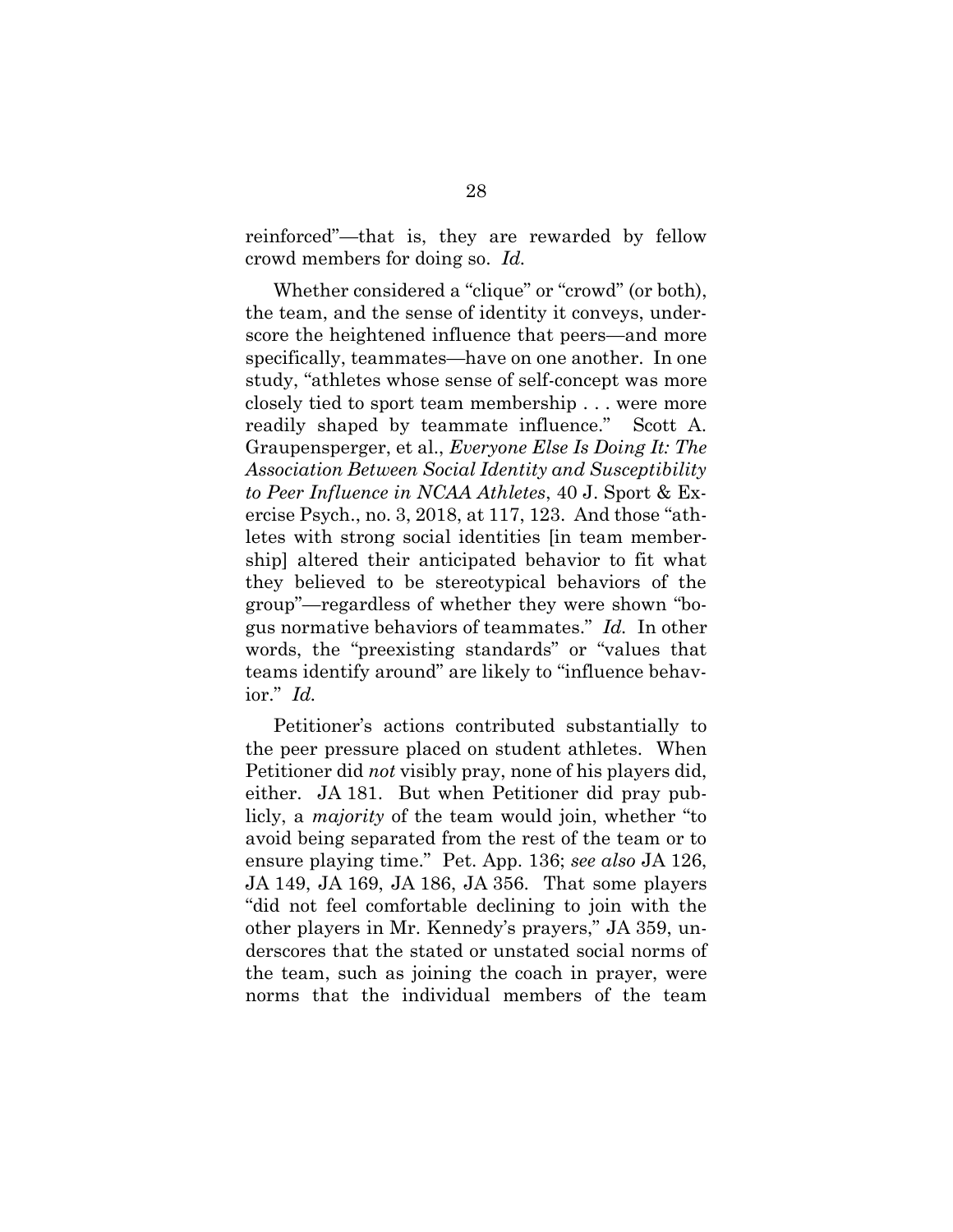"strive[d] to follow." And, more critically, in following those social norms, the student athletes were rewarded for their conformity.

Petitioner is just as responsible for the indirect coercive effect facilitated by these peer-to-peer dynamics as he is for the direct coercive effects of his public postgame prayers. He set the tone for the team, and the natural and expected result of his prayers was the domino effect that in fact followed them. Some players—perhaps including those concerned about their playing time, Pet. App. 71, 136—succumbed to the direct pressure created by Petitioner's actions. And once they did, others were compelled to join in to adhere to the team norm Petitioner had successfully catalyzed.

#### **CONCLUSION**

<span id="page-34-0"></span>Petitioner's actions—coupled with the student athletes' behavioral and neurobiological predisposition to fit in with their peers and their team—created pressure to which adolescent student athletes would likely succumb, even if doing so were contrary to their own beliefs and even if the pressure was never explicit. The lower courts thus correctly concluded that Petitioner's postgame prayers at high school football games violated the Establishment Clause because they coerced students to participate in acts of religious worship. The judgment of the Ninth Circuit should be affirmed.